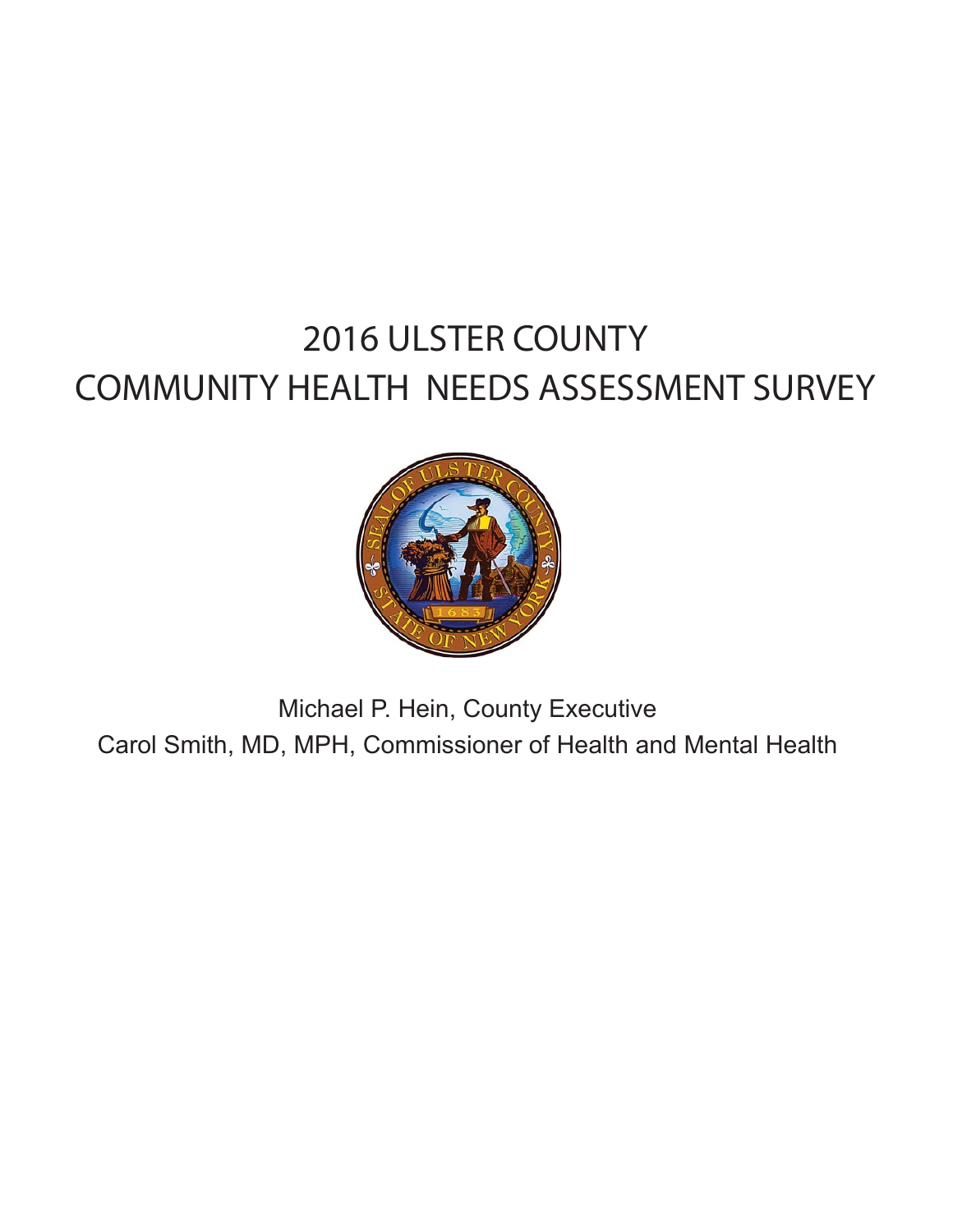## **Q1 What are the THREE biggest ongoing health concerns for the COMMUNITY WHERE YOU LIVE?**



**Answered: 606 Skipped: 9**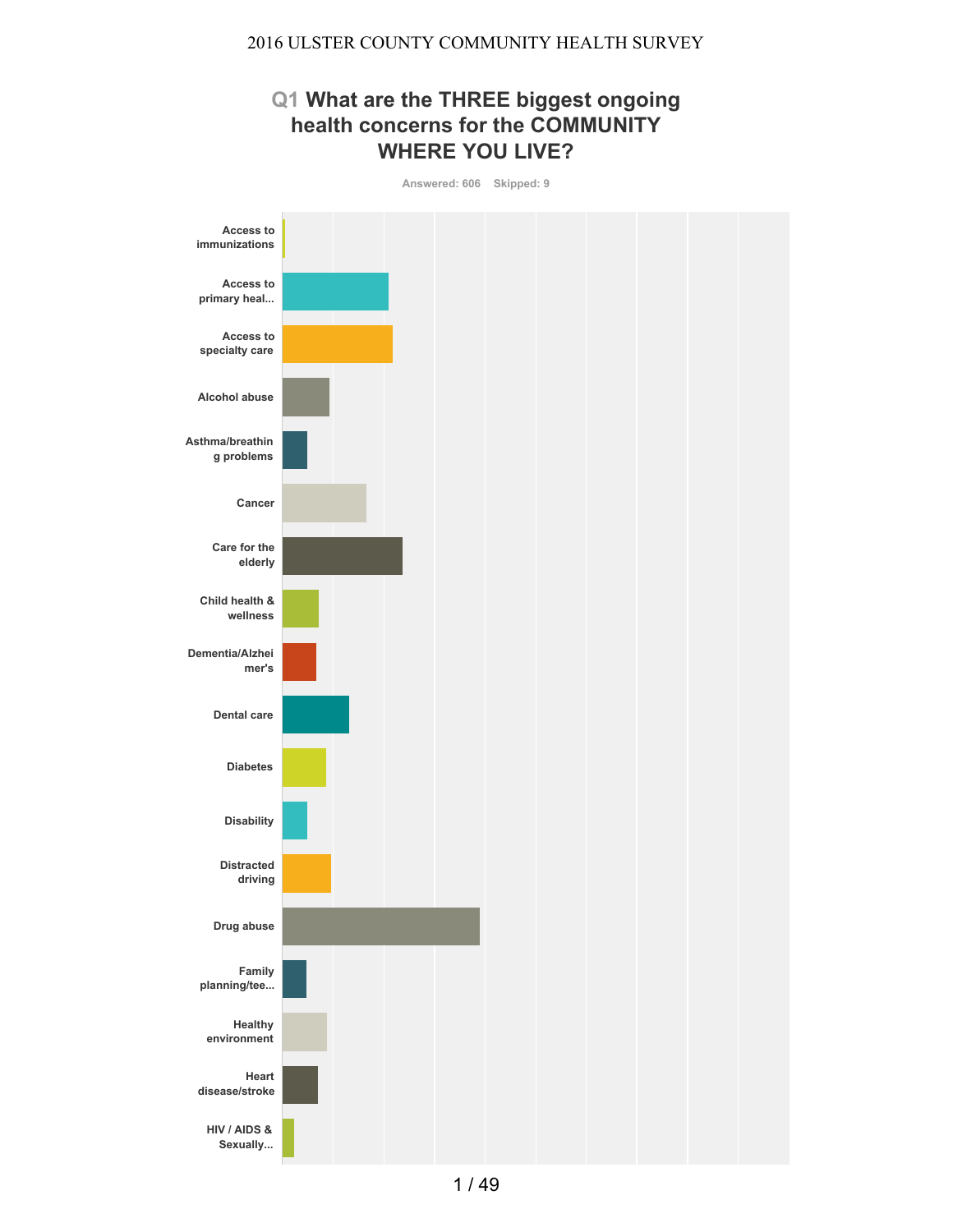

| <b>Answer Choices</b>                        | <b>Responses</b> |                |
|----------------------------------------------|------------------|----------------|
| Access to immunizations                      | 0.66%            | $\overline{4}$ |
| Access to primary health care                | 21.12%           | 128            |
| Access to specialty care                     | 21.95%           | 133            |
| Alcohol abuse                                | 9.41%            | 57             |
| Asthma/breathing problems                    | 4.95%            | 30             |
| Cancer                                       | 16.67%           | 101            |
| Care for the elderly                         | 23.76%           | 144            |
| Child health & wellness                      | 7.26%            | 44             |
| Dementia/Alzheimer's                         | 6.93%            | 42             |
| Dental care                                  | 13.37%           | 81             |
| <b>Diabetes</b>                              | 8.75%            | 53             |
| Disability                                   | 4.95%            | 30             |
| Distracted driving                           | 9.74%            | 59             |
| Drug abuse                                   | 38.94%           | 236            |
| Family planning/teen pregnancy               | 4.79%            | 29             |
| Healthy environment                          | 9.08%            | 55             |
| Heart disease/stroke                         | 7.10%            | 43             |
| HIV / AIDS & Sexually Transmitted Infections | 2.48%            | 15             |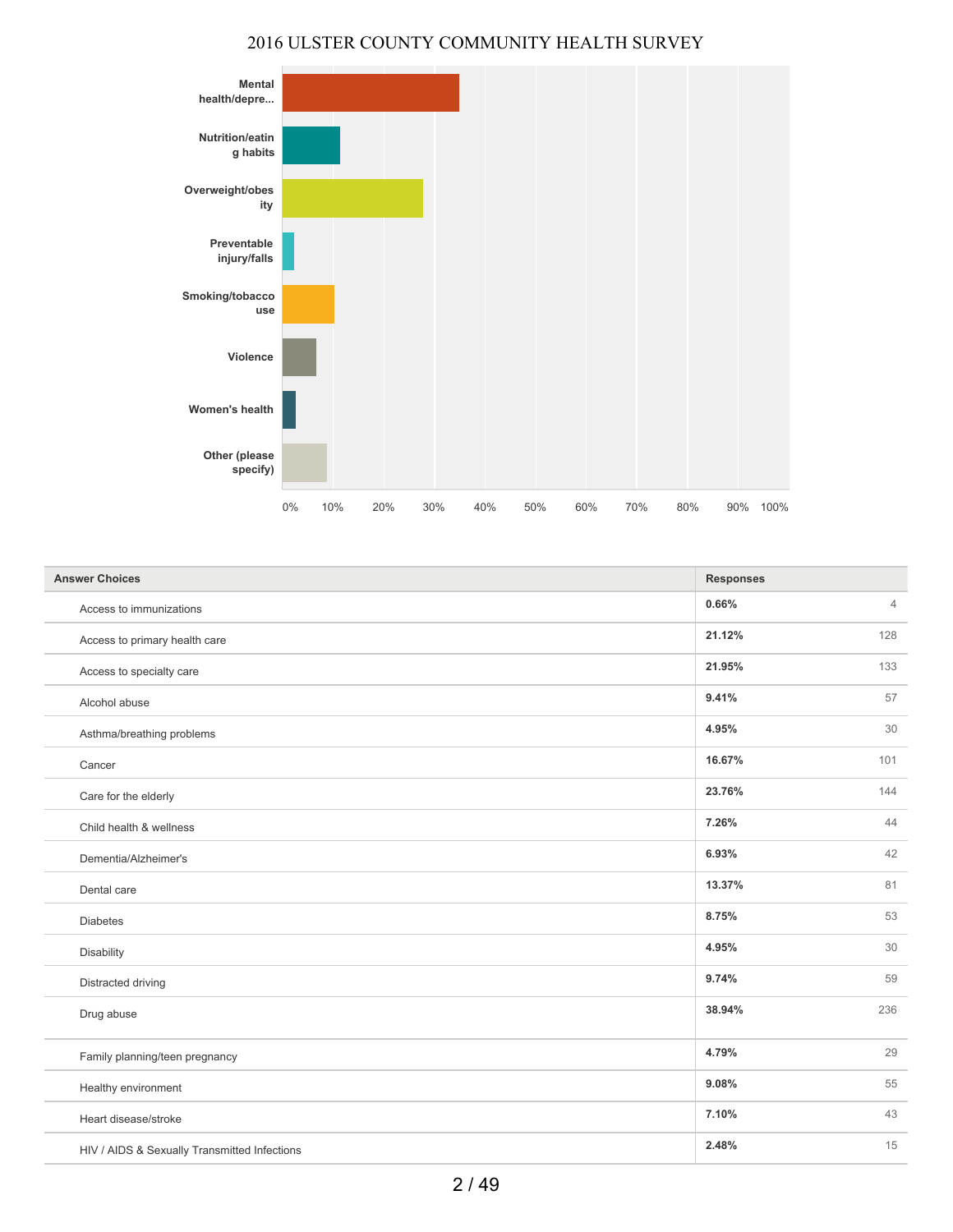| Mental health/depression/suicide | 35.15% | 213 |
|----------------------------------|--------|-----|
| Nutrition/eating habits          | 11.55% | 70  |
| Overweight/obesity               | 27.89% | 169 |
| Preventable injury/falls         | 2.48%  | 15  |
| Smoking/tobacco use              | 10.40% | 63  |
| Violence                         | 6.93%  | 42  |
| Women's health                   | 2.81%  | 17  |
| Other (please specify)           | 9.08%  | 55  |
| <b>Total Respondents: 606</b>    |        |     |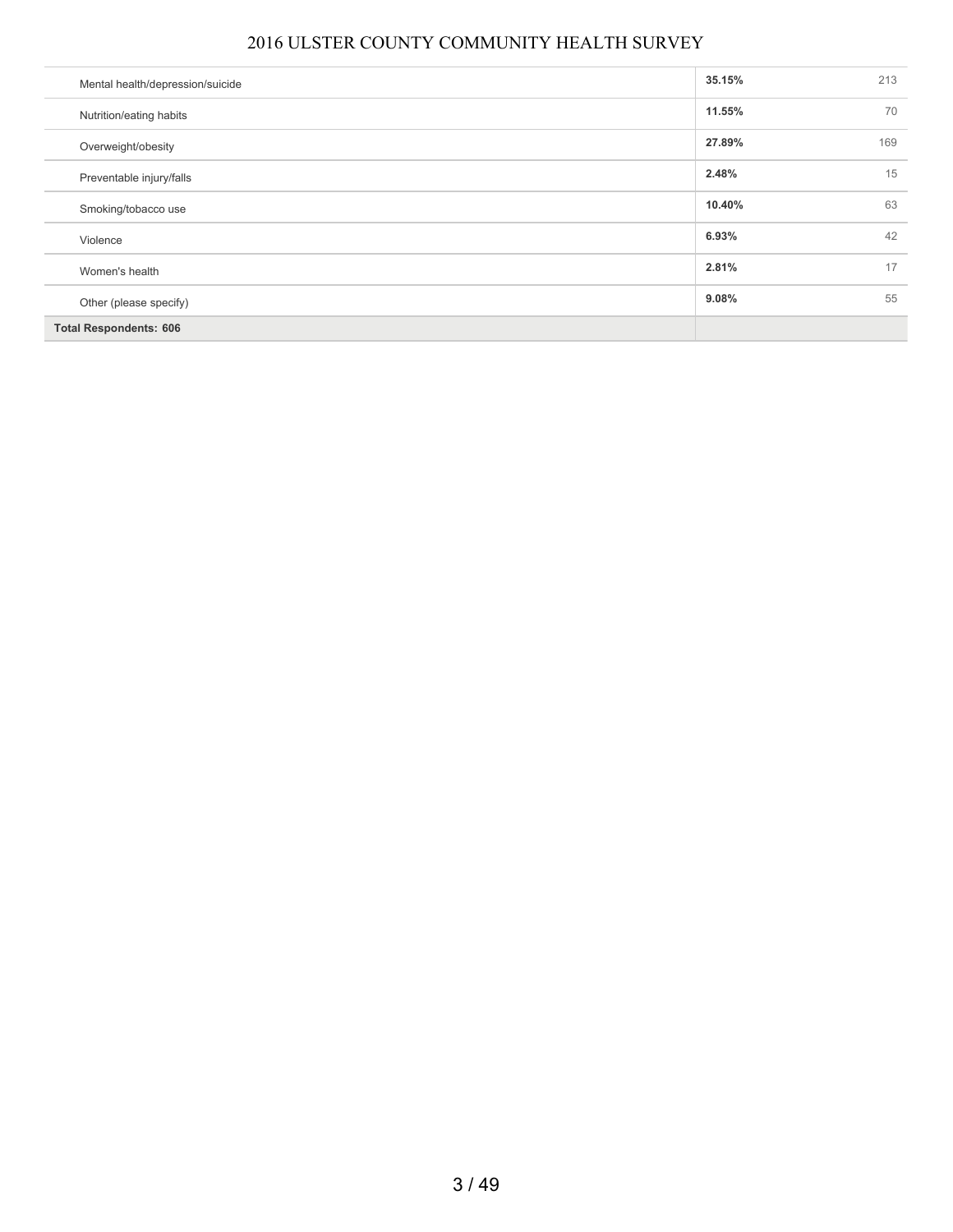## **Q2 What are the THREE biggest ongoing health concerns for YOURSELF?**



**Mental**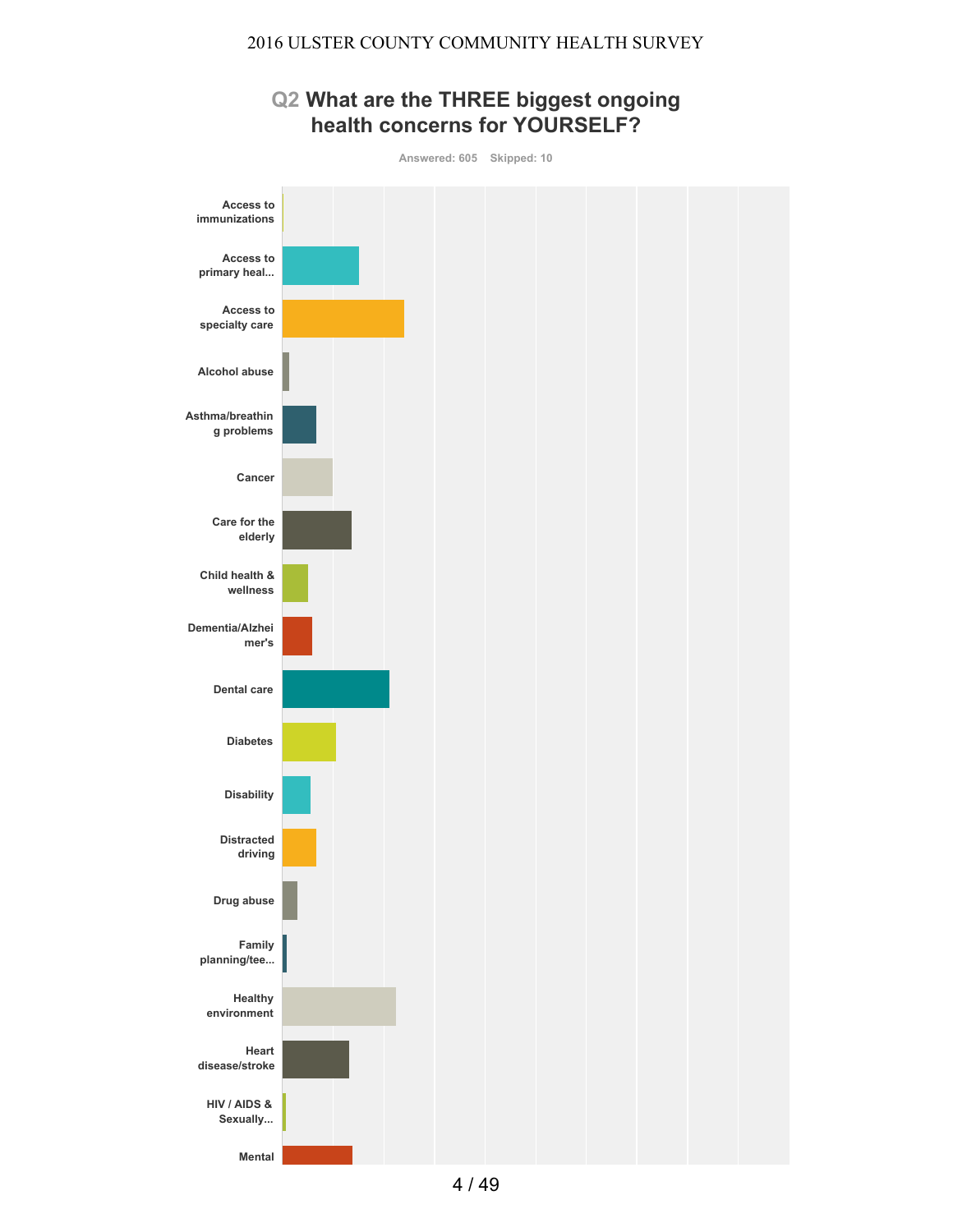

| <b>Answer Choices</b>                        | <b>Responses</b> |     |
|----------------------------------------------|------------------|-----|
| Access to immunizations                      | 0.50%            | 3   |
| Access to primary health care                | 15.21%           | 92  |
| Access to specialty care                     | 24.30%           | 147 |
| Alcohol abuse                                | 1.49%            | 9   |
| Asthma/breathing problems                    | 6.94%            | 42  |
| Cancer                                       | 9.92%            | 60  |
| Care for the elderly                         | 13.72%           | 83  |
| Child health & wellness                      | 5.12%            | 31  |
| Dementia/Alzheimer's                         | 5.95%            | 36  |
| Dental care                                  | 21.32%           | 129 |
| <b>Diabetes</b>                              | 10.74%           | 65  |
| Disability                                   | 5.62%            | 34  |
| Distracted driving                           | 6.94%            | 42  |
| Drug abuse                                   | 3.14%            | 19  |
| Family planning/teen pregnancy               | 0.99%            | 6   |
| Healthy environment                          | 22.64%           | 137 |
| Heart disease/stroke                         | 13.39%           | 81  |
| HIV / AIDS & Sexually Transmitted Infections | 0.83%            | 5   |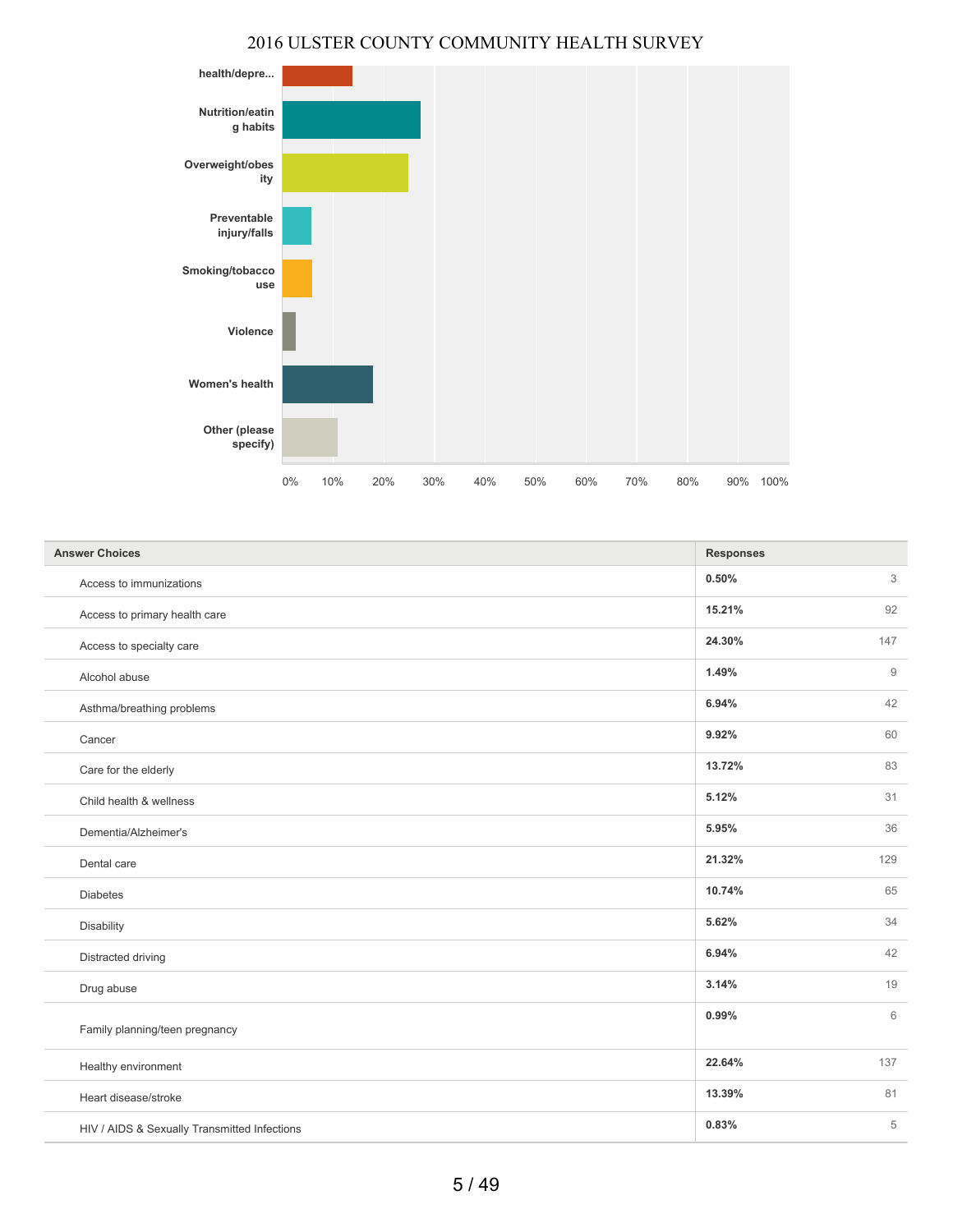| Mental health/depression/suicide | 13.88% | 84  |
|----------------------------------|--------|-----|
| Nutrition/eating habits          | 27.27% | 165 |
| Overweight/obesity               | 25.12% | 152 |
| Preventable injury/falls         | 5.79%  | 35  |
| Smoking/tobacco use              | 5.95%  | 36  |
| Violence                         | 2.64%  | 16  |
| Women's health                   | 18.02% | 109 |
| Other (please specify)           | 11.07% | 67  |
| <b>Total Respondents: 605</b>    |        |     |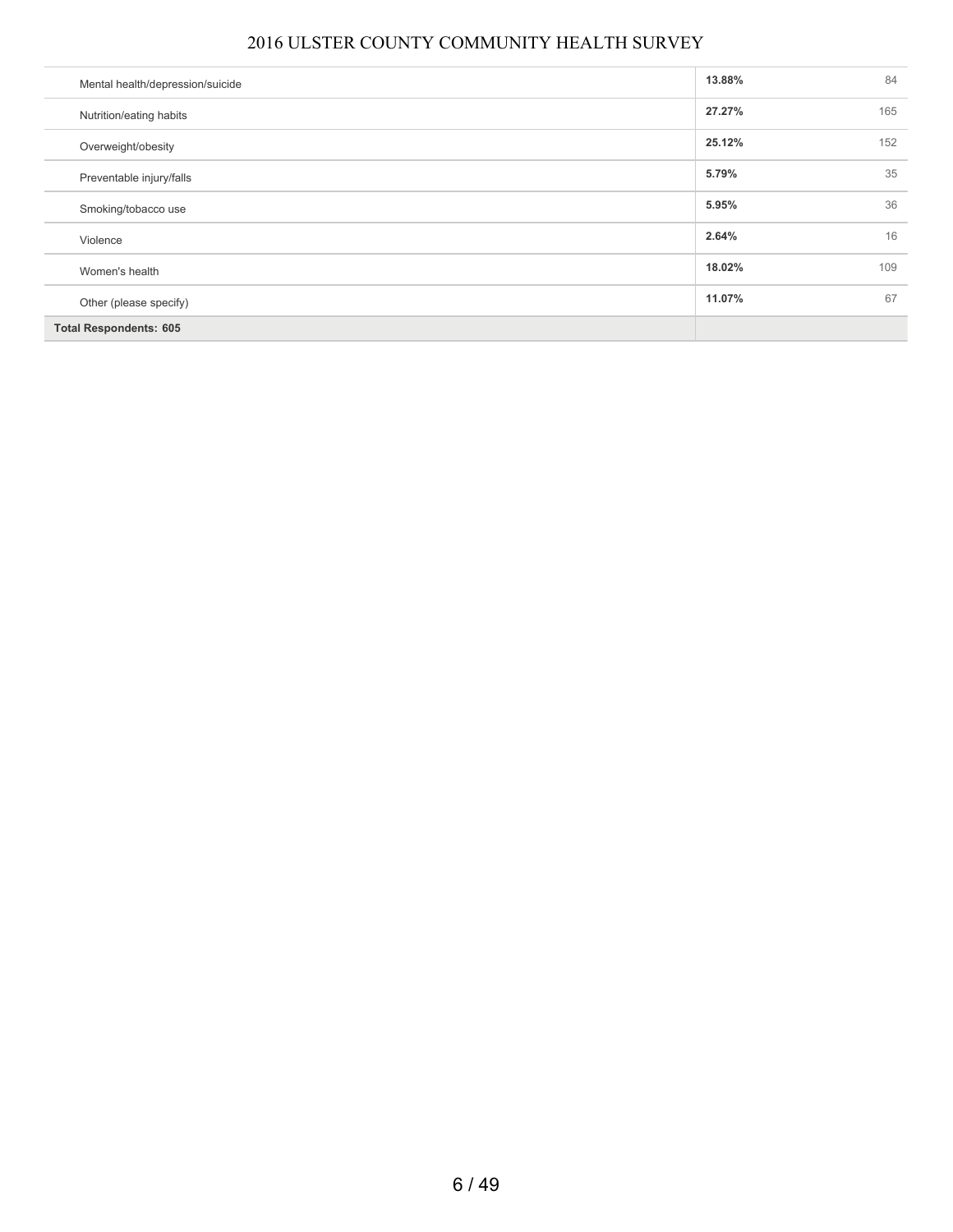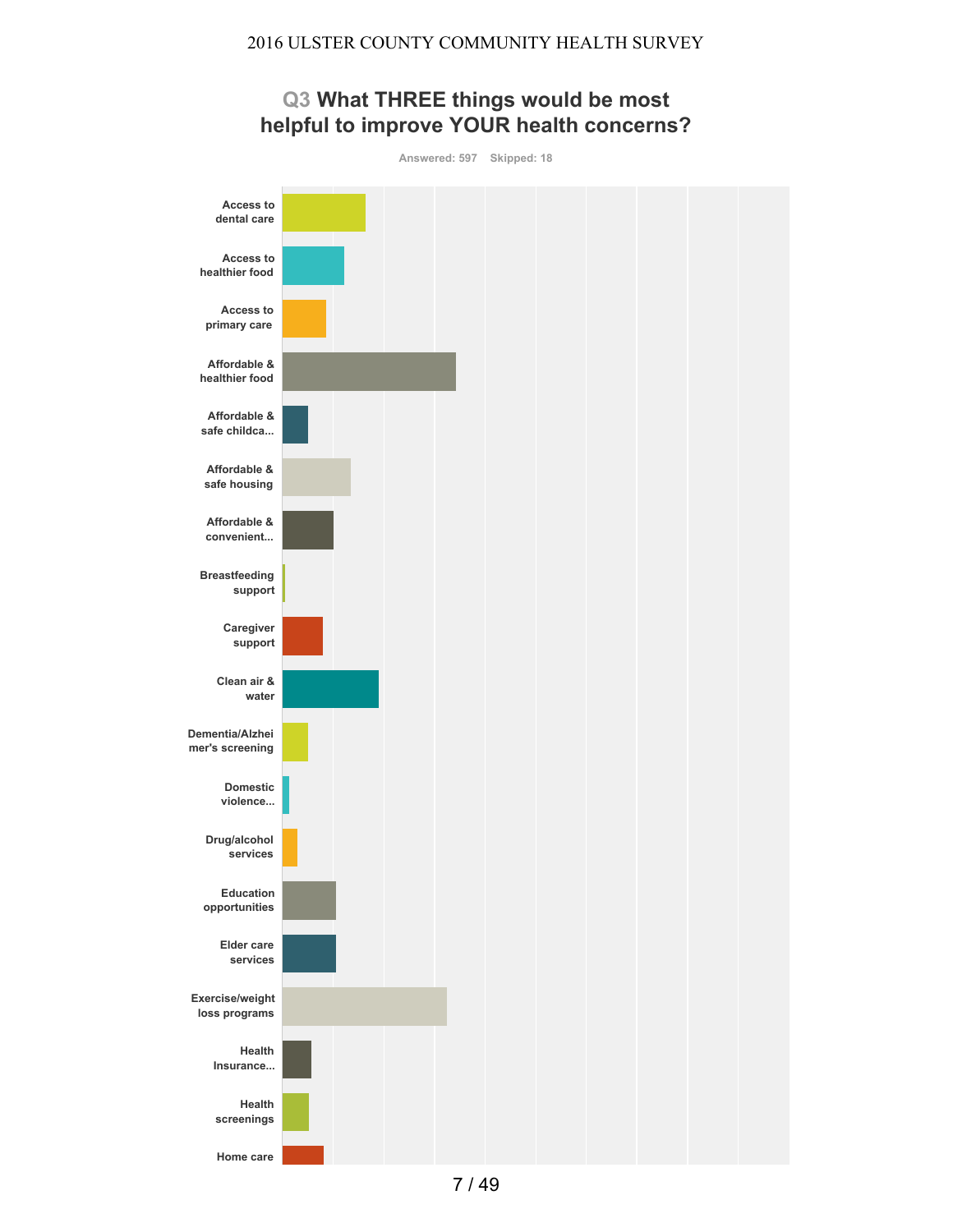

| <b>Answer Choices</b>                  | <b>Responses</b> |                |
|----------------------------------------|------------------|----------------|
| Access to dental care                  | 16.42%           | 98             |
| Access to healthier food               | 12.40%           | 74             |
| Access to primary care                 | 8.71%            | 52             |
| Affordable & healthier food            | 34.51%           | 206            |
| Affordable & safe childcare options    | 5.19%            | 31             |
| Affordable & safe housing              | 13.57%           | 81             |
| Affordable & convenient transportation | 10.22%           | 61             |
| Breastfeeding support                  | 0.67%            | $\overline{4}$ |
| Caregiver support                      | 8.04%            | 48             |
| Clean air & water                      | 19.26%           | 115            |
| Dementia/Alzheimer's screening         | 5.19%            | 31             |
| Domestic violence prevention           | 1.51%            | 9              |
| Drug/alcohol services                  | 3.18%            | 19             |
|                                        | 10.55%           | 63             |
| <b>Education opportunities</b>         |                  |                |
| Elder care services                    | 10.72%           | 64             |
| Exercise/weight loss programs          | 32.50%           | 194            |
| Health Insurance enrollment assistance | 5.86%            | 35             |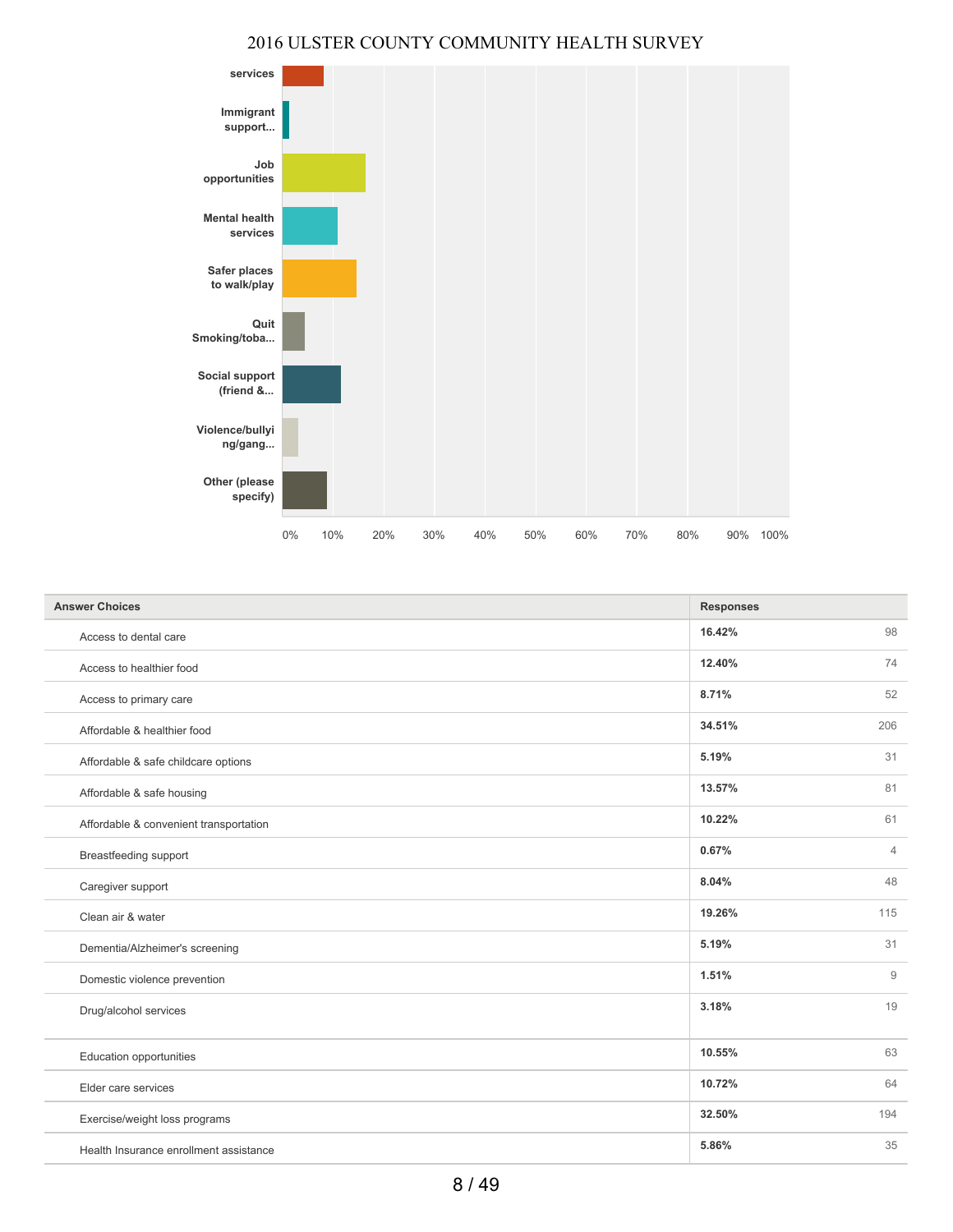| Health screenings                            | 5.53%  | 33 |
|----------------------------------------------|--------|----|
| Home care services                           | 8.38%  | 50 |
| Immigrant support services                   | 1.51%  | 9  |
| Job opportunities                            | 16.58% | 99 |
| Mental health services                       | 11.06% | 66 |
| Safer places to walk/play                    | 14.91% | 89 |
| Quit Smoking/tobacco services                | 4.52%  | 27 |
| Social support (friend & family connections) | 11.73% | 70 |
| Violence/bullying/gang prevention            | 3.35%  | 20 |
| Other (please specify)                       | 8.88%  | 53 |
| <b>Total Respondents: 597</b>                |        |    |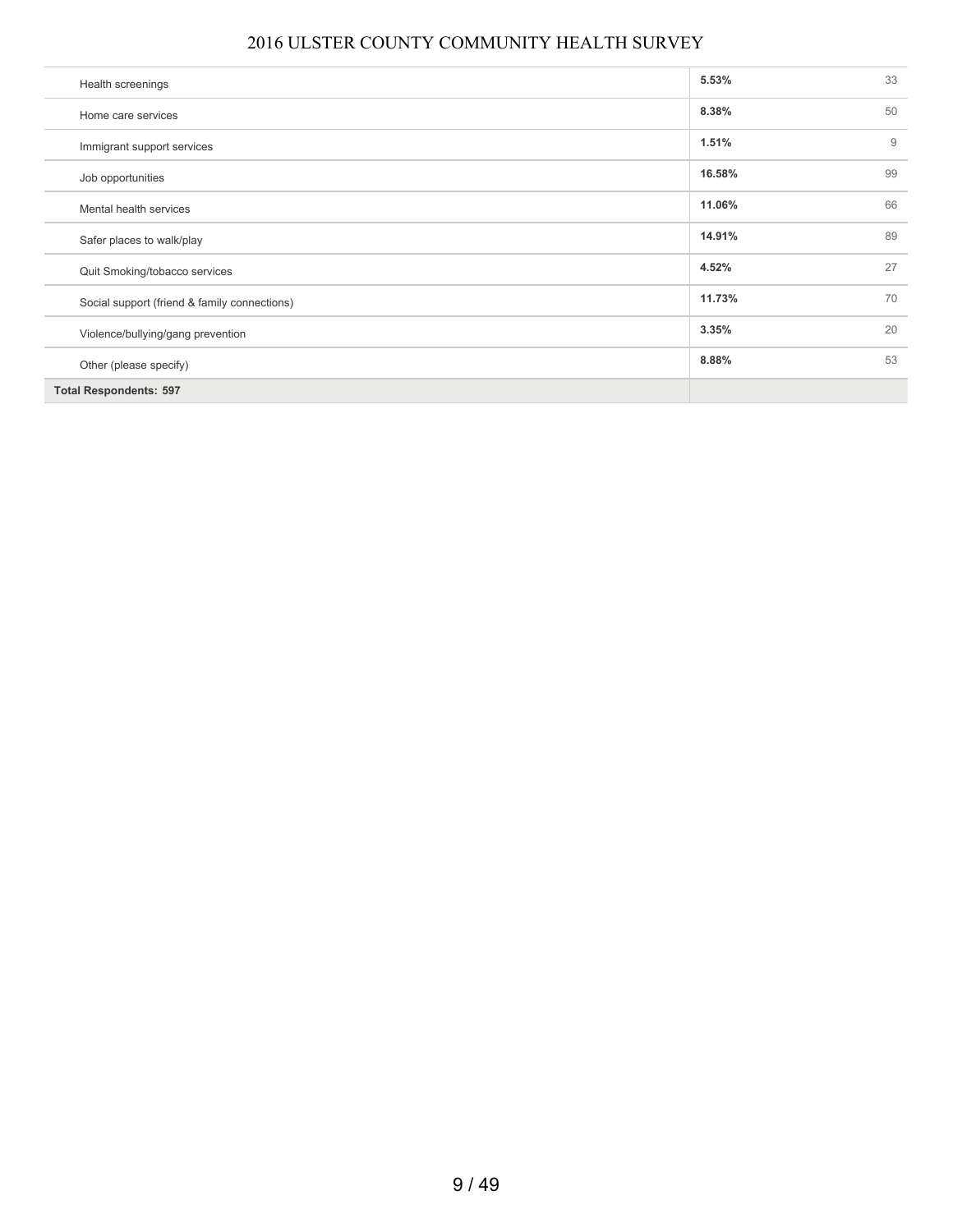## **Q4 How would you rate your overall PHYSICAL HEALTH on most days?**



| <b>Answer Choices</b> | <b>Responses</b> |
|-----------------------|------------------|
| Excellent             | 18.92%<br>116    |
| Good                  | 360<br>58.73%    |
| Fair                  | 122<br>19.90%    |
| Poor                  | 15<br>2.45%      |
| <b>Total</b>          | 613              |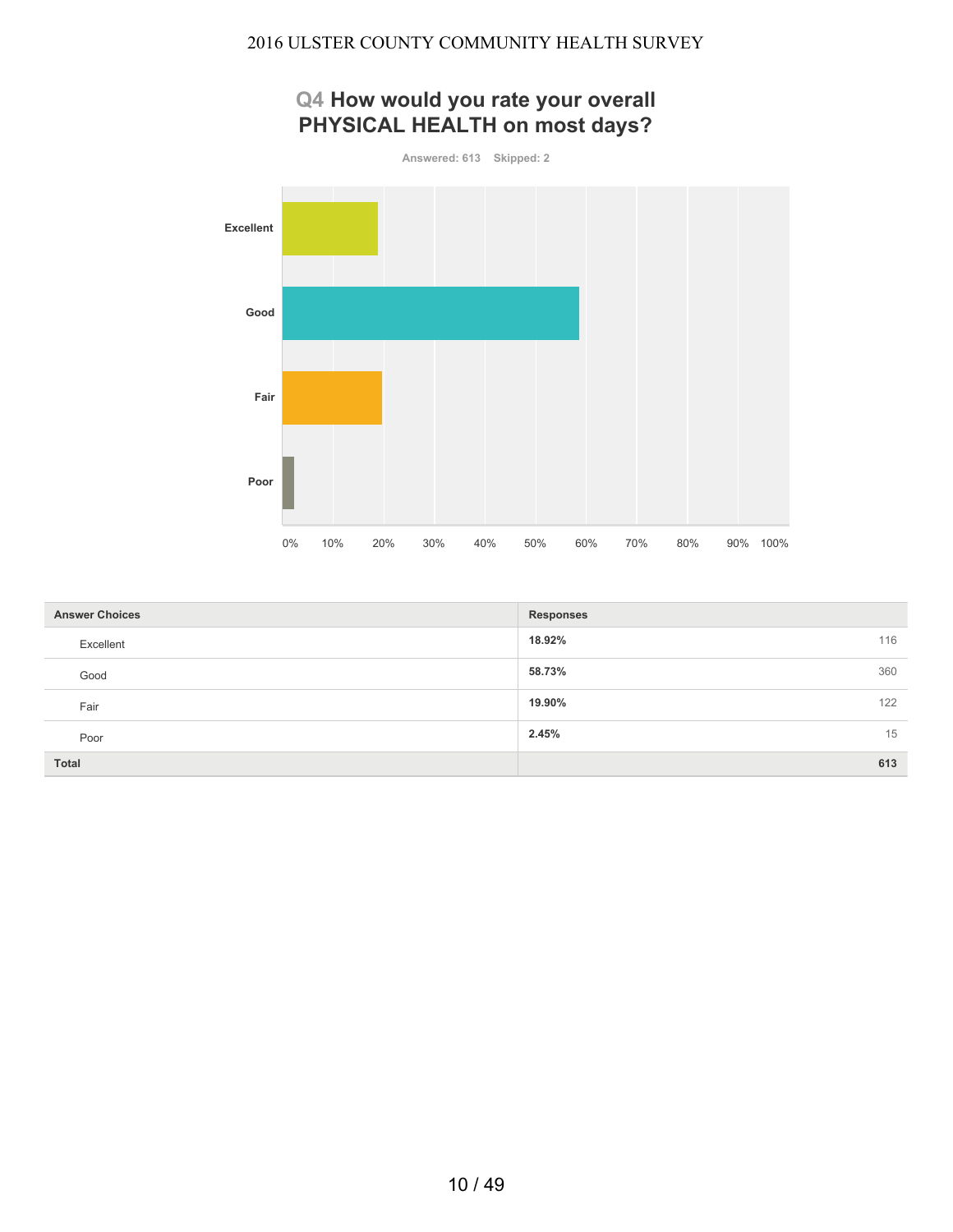## **Q5 How would you rate your overall EMOTIONAL and MENTAL HEALTH on most days?**



| <b>Answer Choices</b> | <b>Responses</b> |
|-----------------------|------------------|
| Excellent             | 26.93%<br>164    |
| Good                  | 313<br>51.40%    |
| Fair                  | 19.21%<br>117    |
| Poor                  | 15<br>2.46%      |
| Total                 | 609              |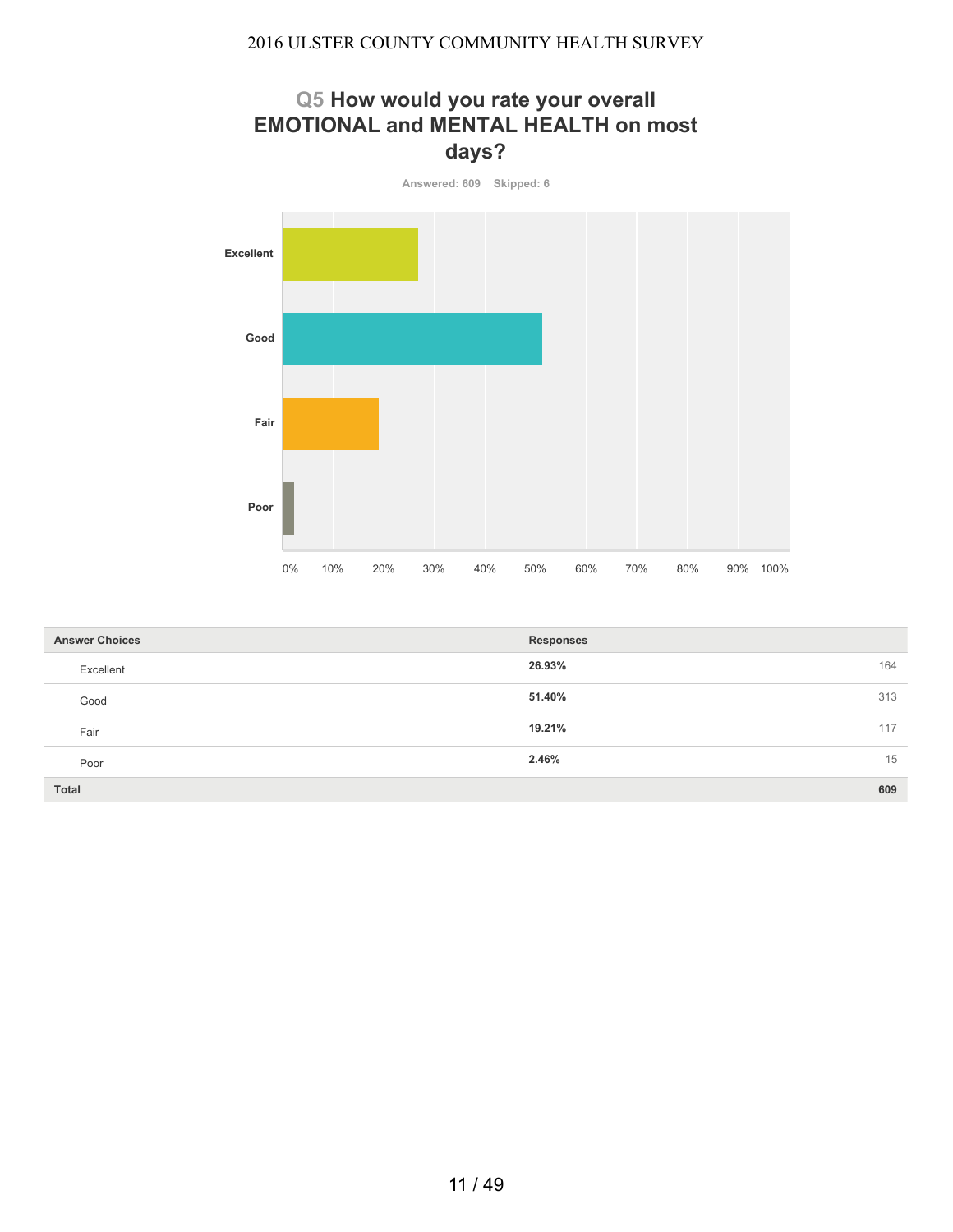

| <b>Answer Choices</b>     | <b>Responses</b> |     |
|---------------------------|------------------|-----|
| None                      | 26.24%           | 159 |
| Asthma/breathing problems | 16.01%           | 97  |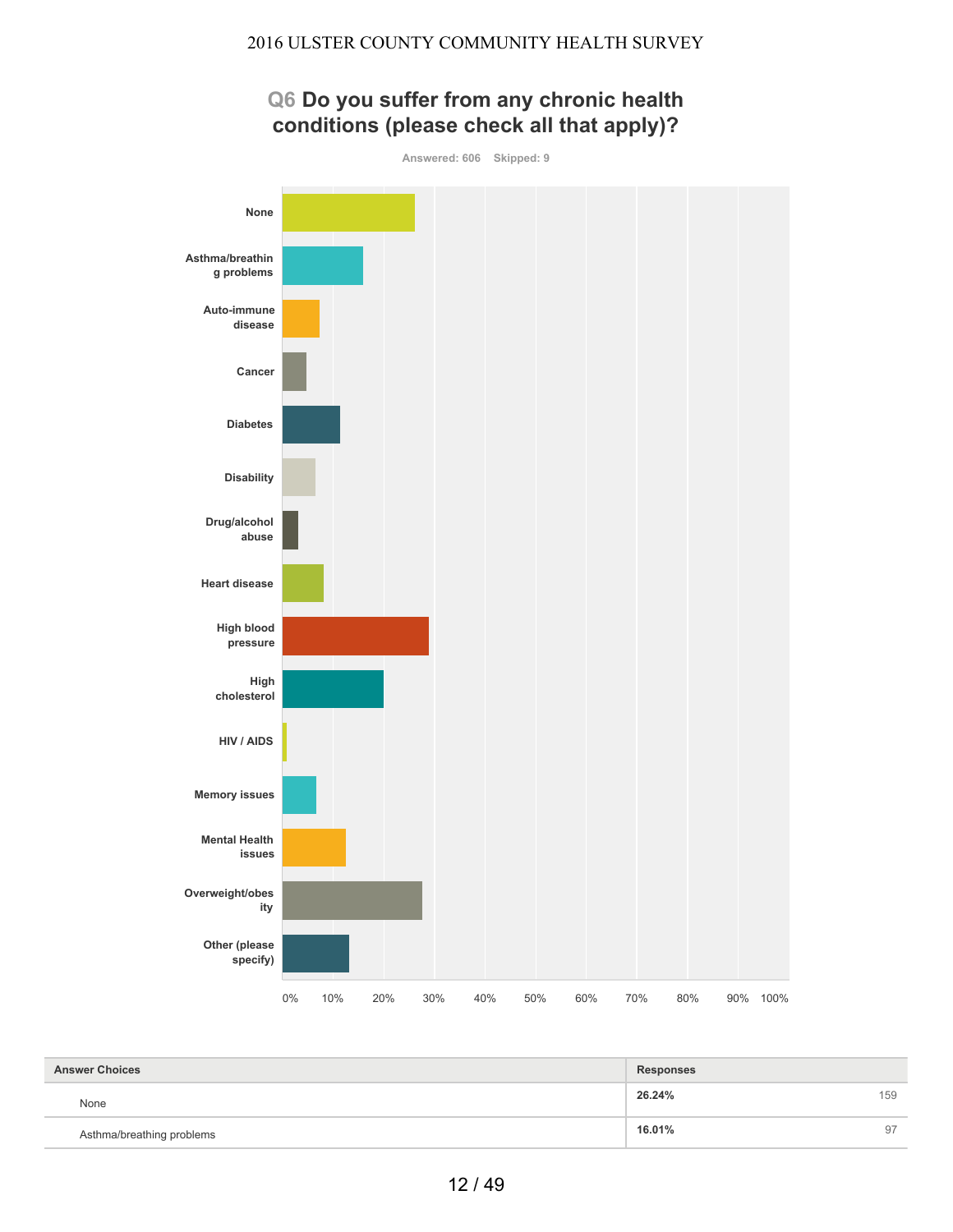| Auto-immune disease           | 7.59%  | 46  |
|-------------------------------|--------|-----|
| Cancer                        | 4.79%  | 29  |
| <b>Diabetes</b>               | 11.55% | 70  |
| Disability                    | 6.77%  | 41  |
| Drug/alcohol abuse            | 3.30%  | 20  |
| Heart disease                 | 8.25%  | 50  |
| High blood pressure           | 29.04% | 176 |
| High cholesterol              | 19.97% | 121 |
| HIV / AIDS                    | 0.99%  | 6   |
| Memory issues                 | 6.93%  | 42  |
| Mental Health issues          | 12.71% | 77  |
| Overweight/obesity            | 27.72% | 168 |
| Other (please specify)        | 13.37% | 81  |
| <b>Total Respondents: 606</b> |        |     |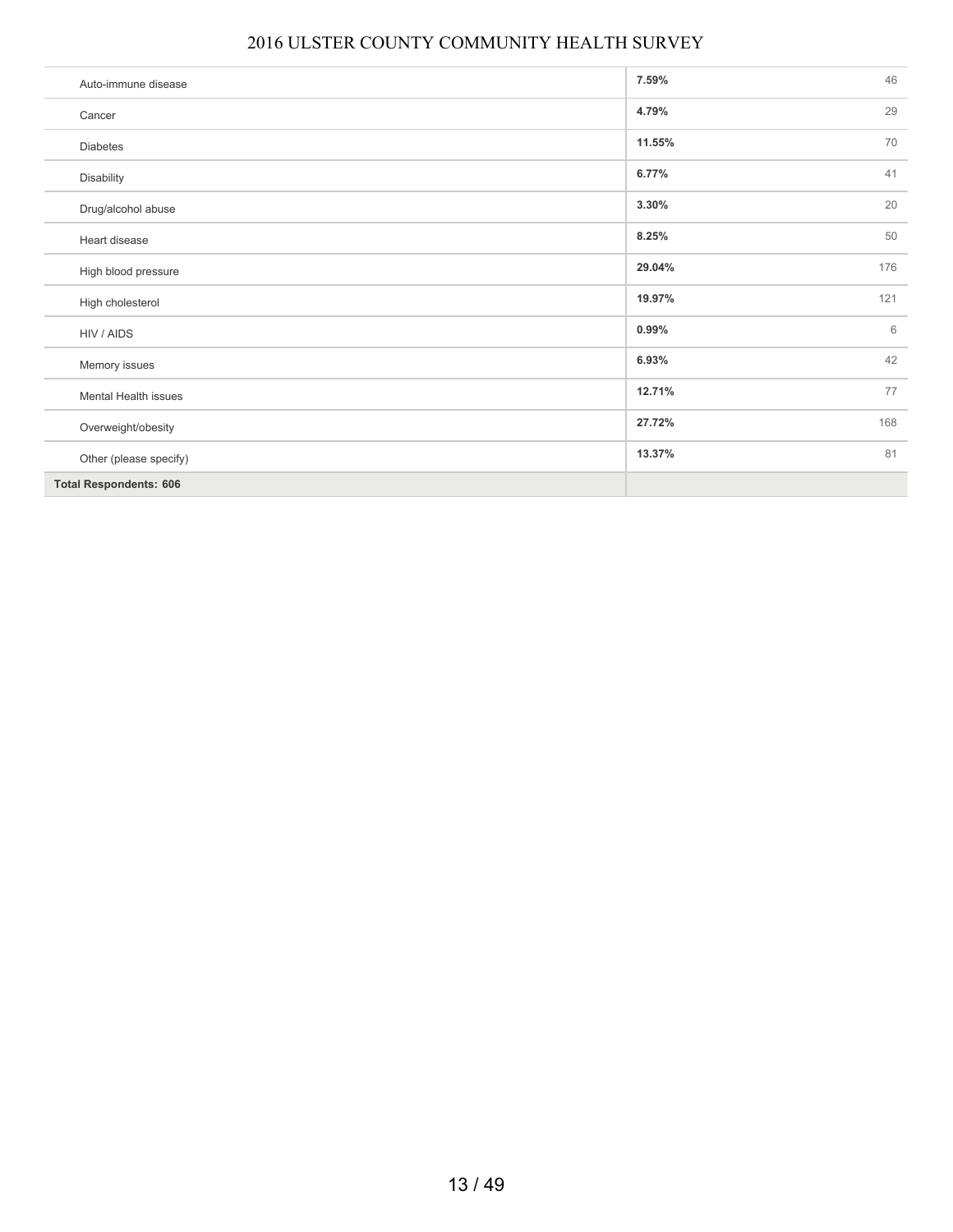## **Q7 Do you have a health care provider for checkups and visits?**



| <b>Answer Choices</b> | <b>Responses</b> |
|-----------------------|------------------|
| Yes                   | 532<br>92.36%    |
| <b>No</b>             | 7.64%<br>44      |
| Total                 | 576              |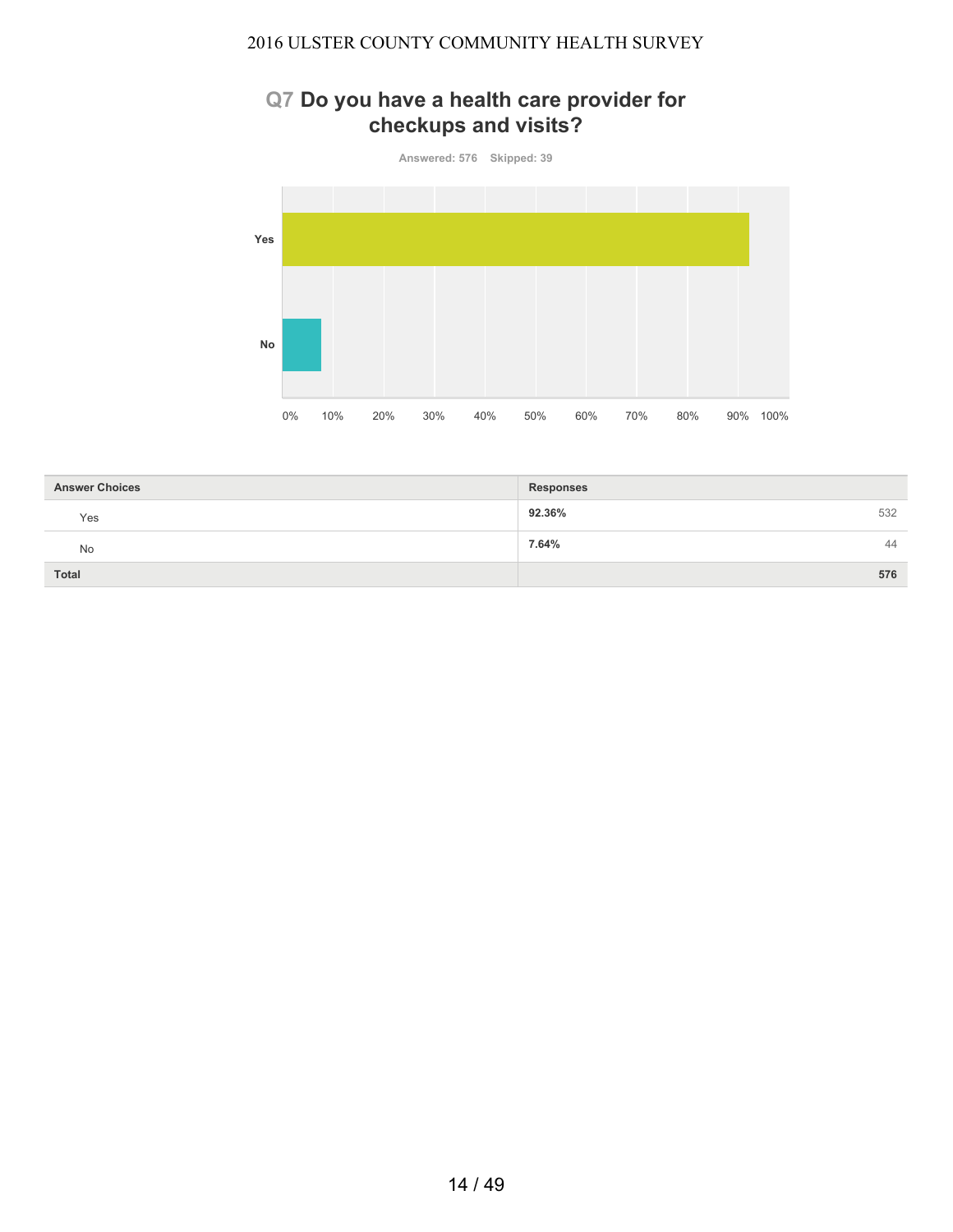## **Q8 How long has it been since you visited a health care provider for a routine physical exam or checkup?**



| <b>Answer Choices</b>  | <b>Responses</b>           |
|------------------------|----------------------------|
| In the past year       | 82.50%<br>495              |
| In the past two years  | 56<br>9.33%                |
| In the past five years | 29<br>4.83%                |
| Five or more years ago | 14<br>2.33%                |
| Never                  | $0.00\%$<br>$\overline{0}$ |
| Don't know             | 6<br>1.00%                 |
| <b>Total</b>           | 600                        |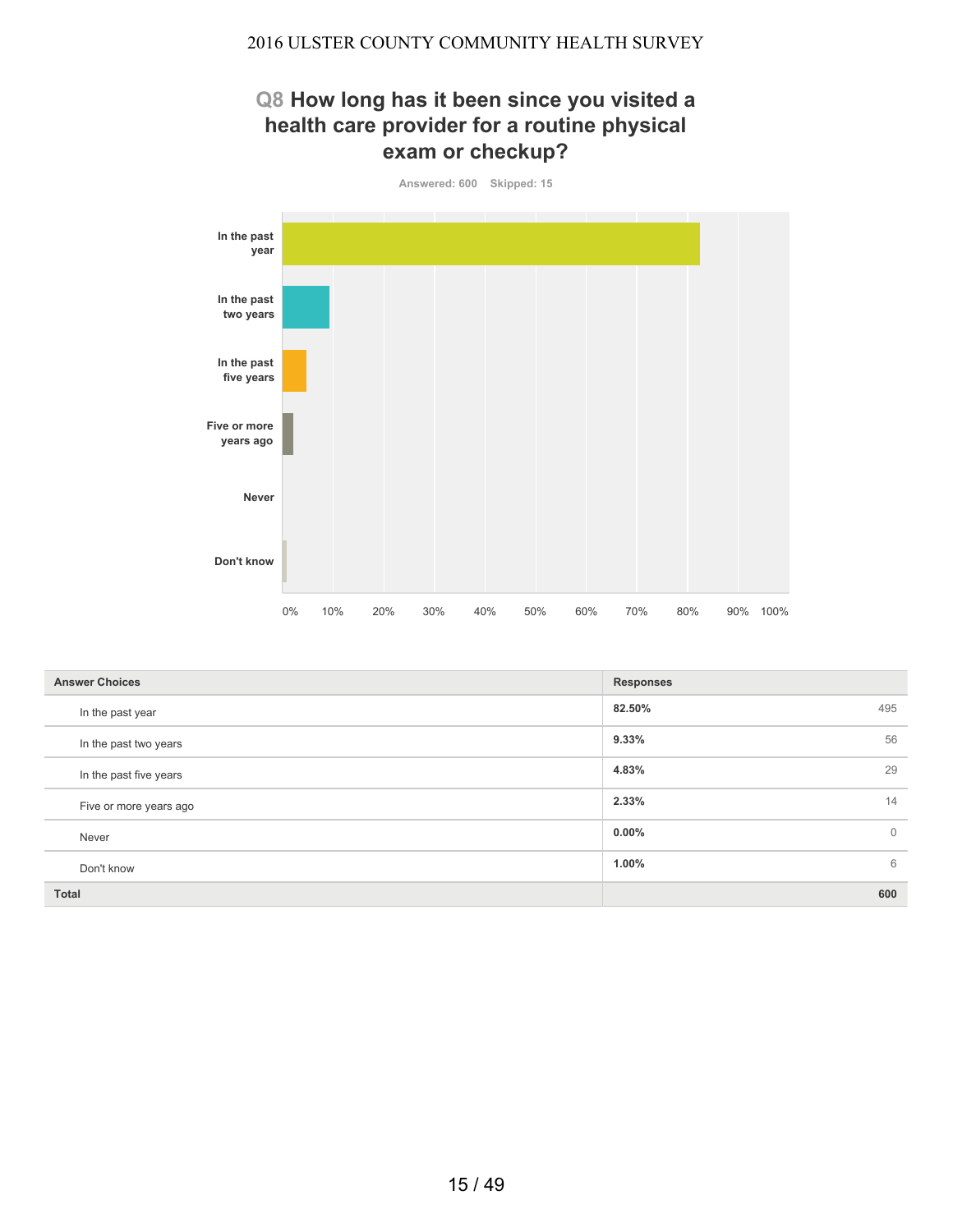## **Q9 What THREE things prevent YOU from getting medical care from a health provider?**



**Answered: 591 Skipped: 24**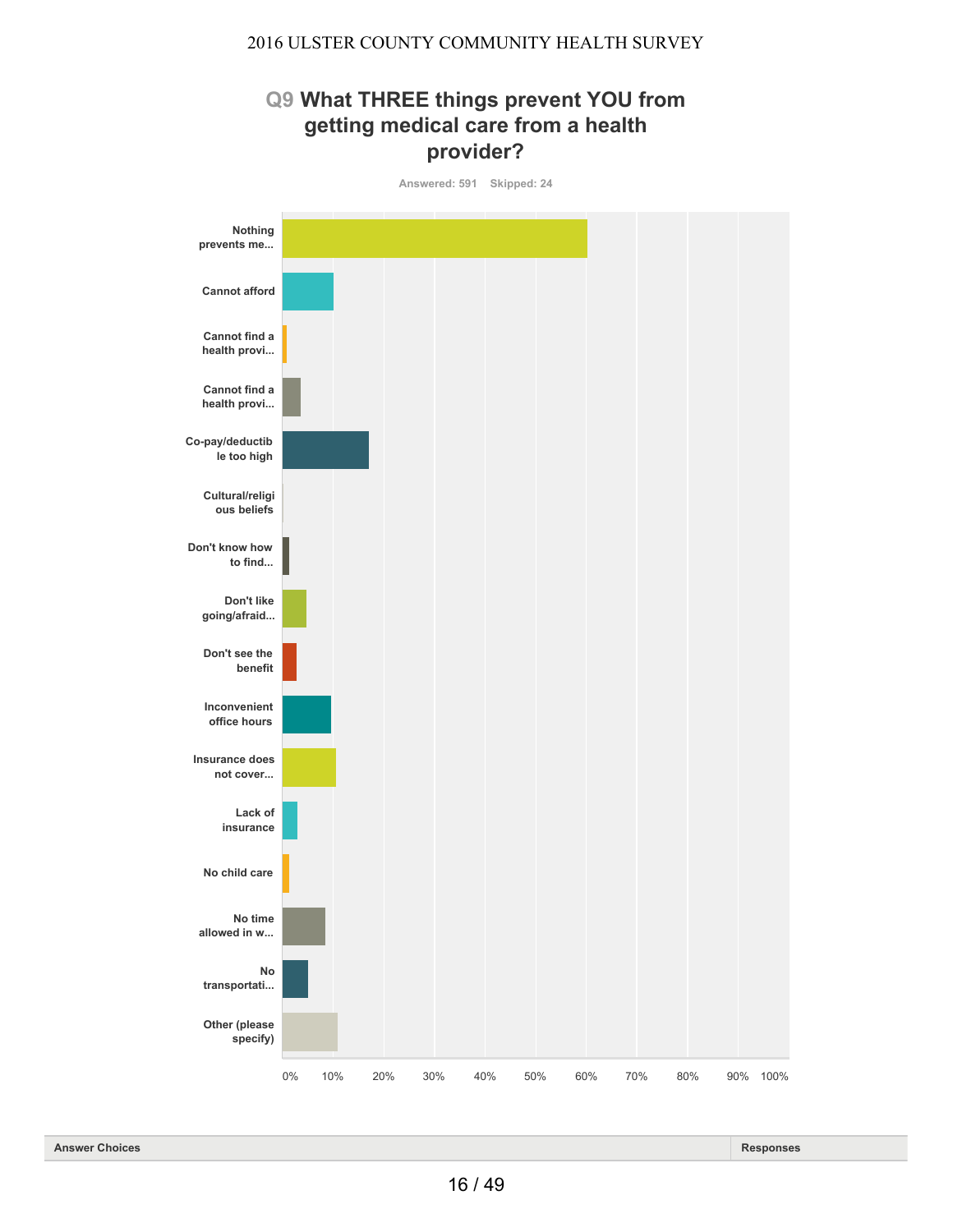| Nothing prevents me from getting medical care               | 60.24% | 356         |
|-------------------------------------------------------------|--------|-------------|
| Cannot afford                                               | 10.15% | 60          |
| Cannot find a health provider who speaks my language        | 1.02%  | 6           |
| Cannot find a health provider to accept me as a new patient | 3.72%  | 22          |
| Co-pay/deductible too high                                  | 17.09% | 101         |
| Cultural/religious beliefs                                  | 0.51%  | 3           |
| Don't know how to find providers                            | 1.52%  | 9           |
| Don't like going/afraid to go                               | 4.74%  | 28          |
| Don't see the benefit                                       | 2.88%  | 17          |
| Inconvenient office hours                                   | 9.81%  | 58          |
| Insurance does not cover service                            | 10.66% | 63          |
| Lack of insurance                                           | 3.05%  | 18          |
| No child care                                               | 1.52%  | $\mathsf g$ |
| No time allowed in work schedule                            | 8.63%  | 51          |
| No transportation/too far                                   | 5.25%  | 31          |
| Other (please specify)                                      | 11.00% | 65          |
| <b>Total Respondents: 591</b>                               |        |             |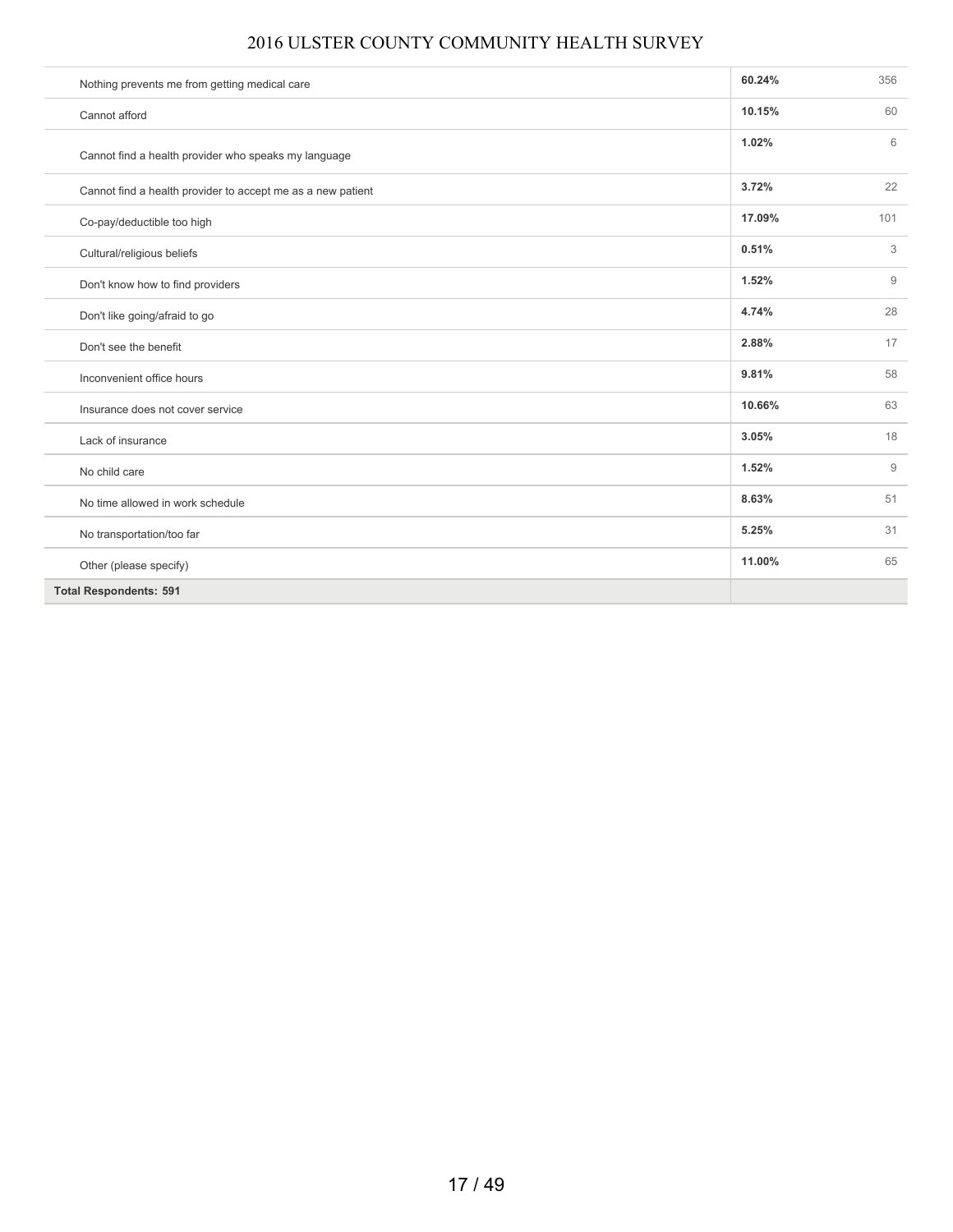## **Q10 In the past 12 months, did you receive care in the emergency room?**



| <b>Answer Choices</b> | <b>Responses</b> |
|-----------------------|------------------|
| Yes                   | 33.00%<br>197    |
| No                    | 400<br>67.00%    |
| <b>Total</b>          | 597              |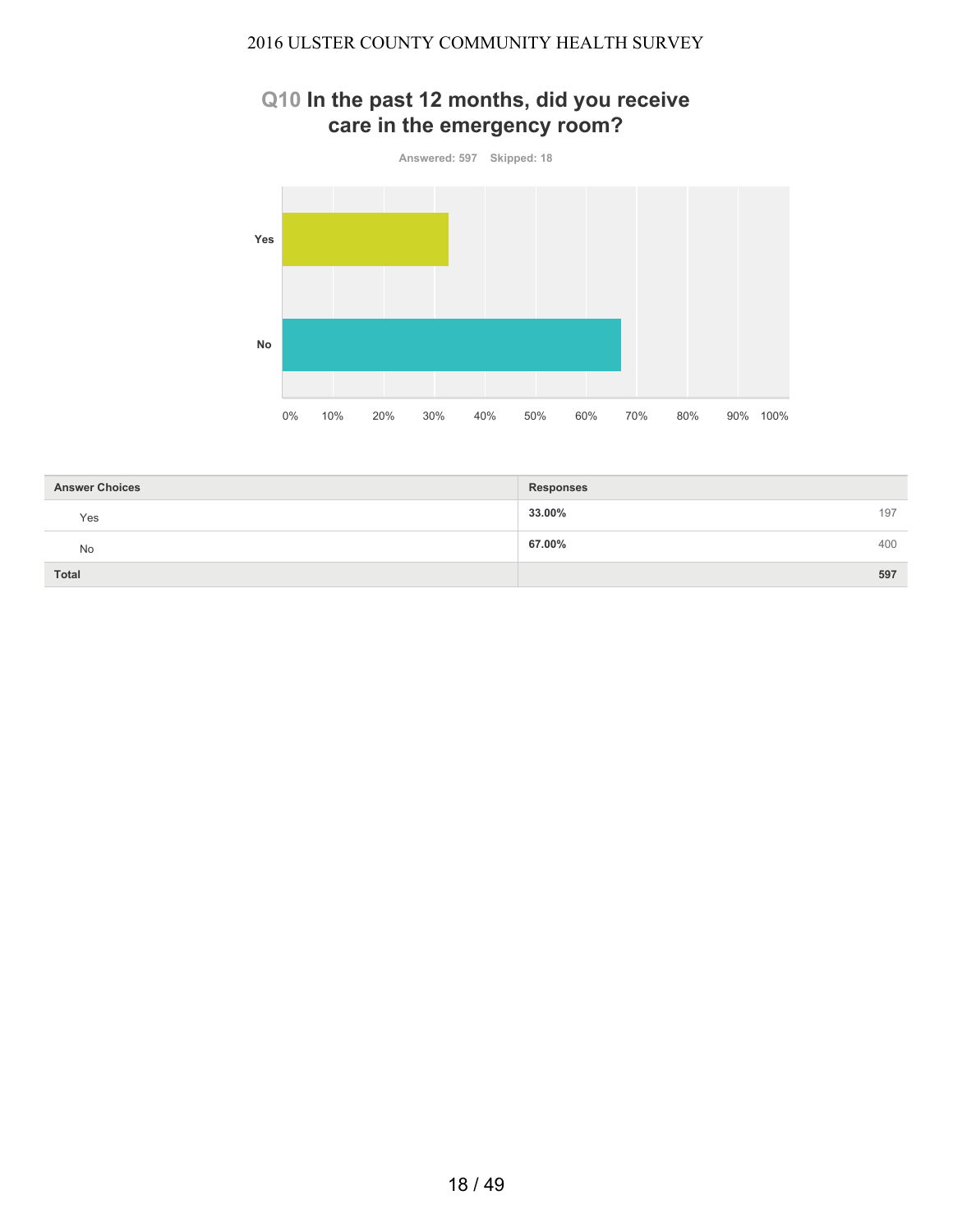

## **Q11 What is the ONE main reason for your emergency room visit?**

| <b>Answer Choices</b>                                         | <b>Responses</b> |                |
|---------------------------------------------------------------|------------------|----------------|
| Could not find a local health provider who speaks my language | 0.51%            |                |
| Doctor's office not open                                      | 25.51%           | 50             |
| Emergency room is the closest provider                        | 8.16%            | 16             |
| Health provider said go to emergency room                     | 17.86%           | 35             |
| No other place to go                                          | 2.04%            | 4              |
| Receive most of my care at emergency room                     | 1.02%            | $\overline{2}$ |
| Thought problem too serous for a doctor's visit               | 35.20%           | 69             |
| Other (please specify)                                        | 19.90%           | 39             |
| <b>Total Respondents: 196</b>                                 |                  |                |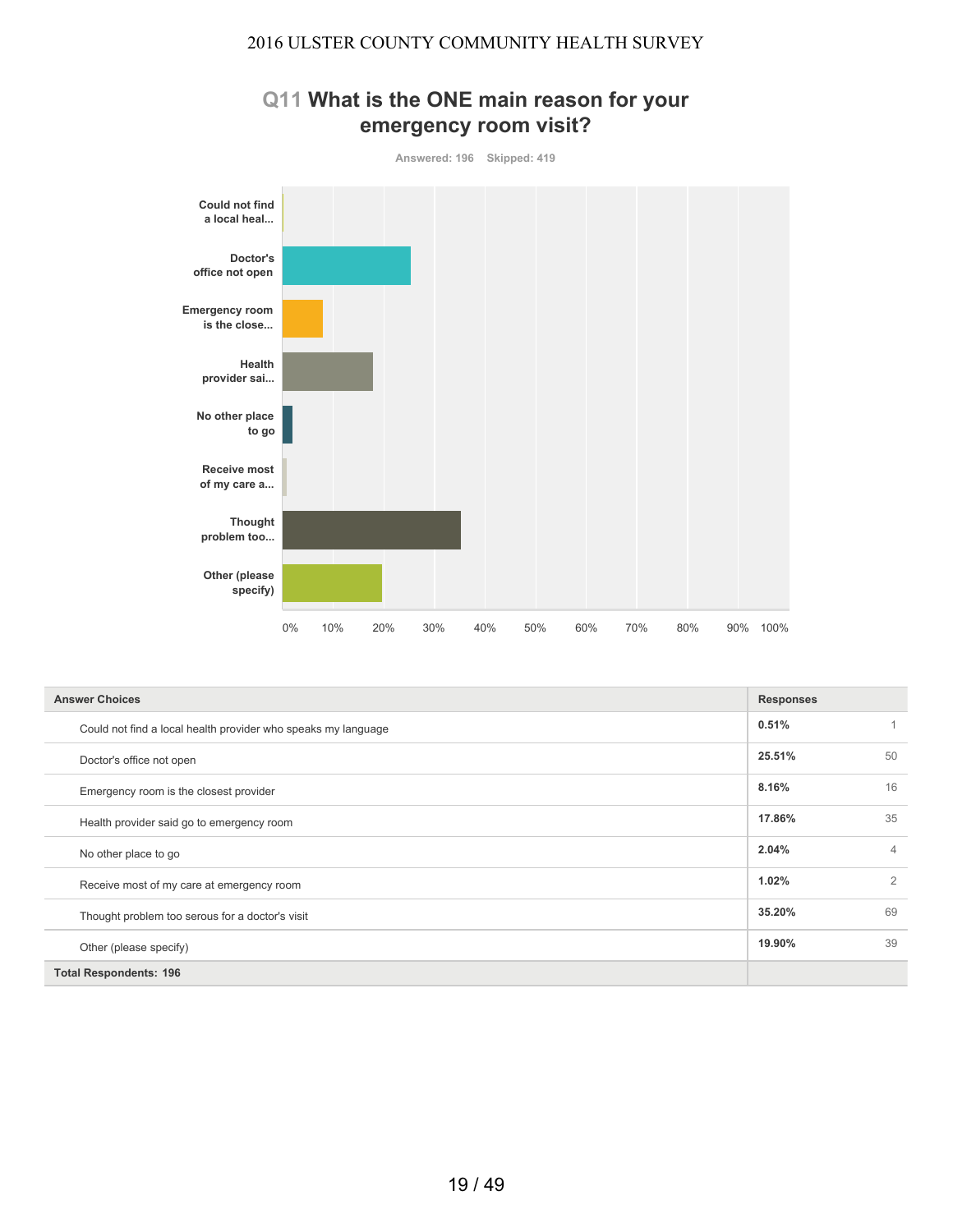

| <b>Answer Choices</b>                                       | <b>Responses</b> |
|-------------------------------------------------------------|------------------|
| Billboards                                                  | 10<br>1.89%      |
| Brochures & other printed materials at the places you visit | 183<br>34.59%    |
| By email                                                    | 80<br>15.12%     |
| By regular mail                                             | 79<br>14.93%     |
| By text                                                     | 8<br>1.51%       |
| Cable TV                                                    | 73<br>13.80%     |
| Newspaper/magazine                                          | 29.87%<br>158    |
| Radio                                                       | 50<br>9.45%      |
| Social Media (Facebook, Twitter, etc.)                      | 75<br>14.18%     |
| Website                                                     | 63.14%<br>334    |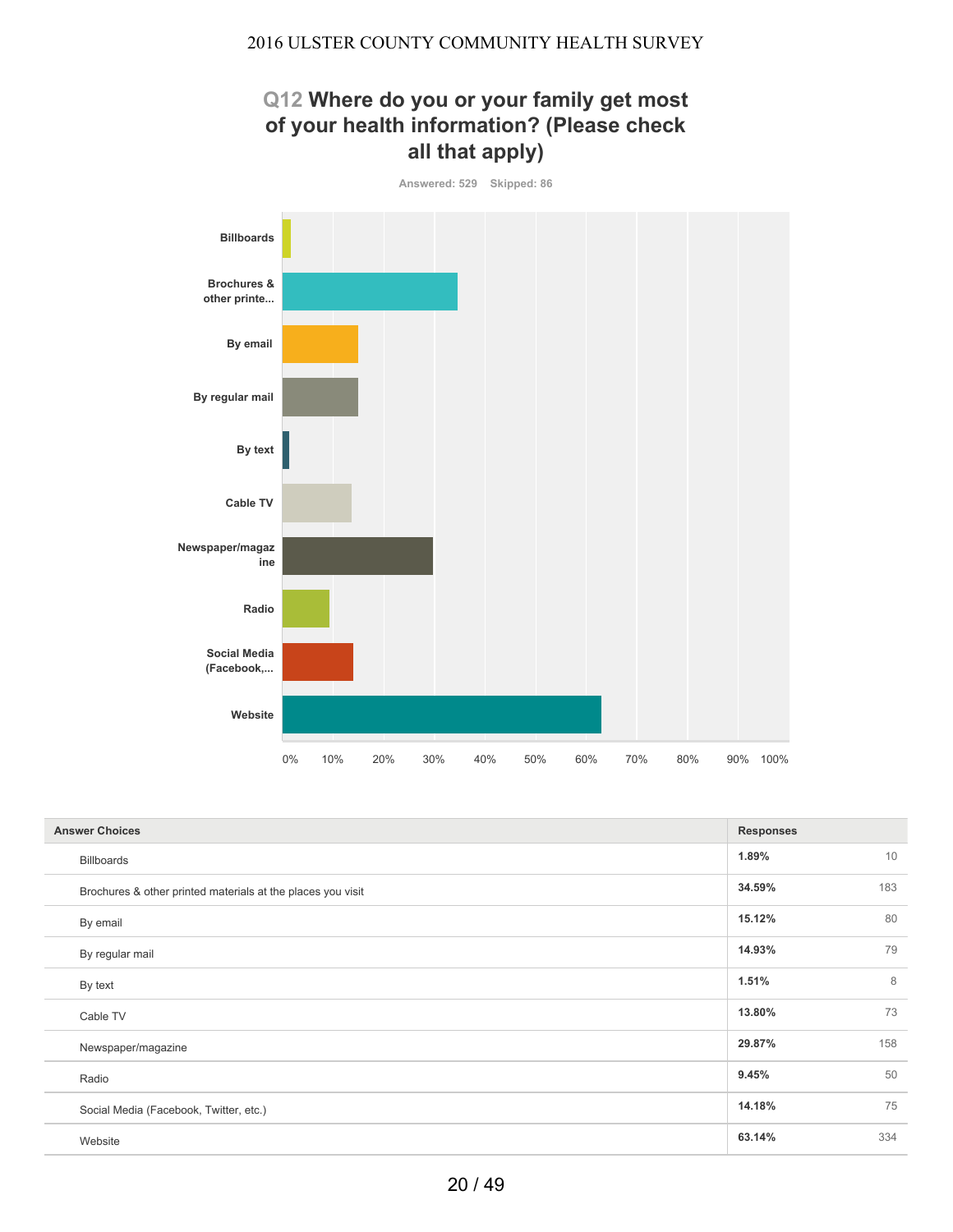**Total Respondents: 529**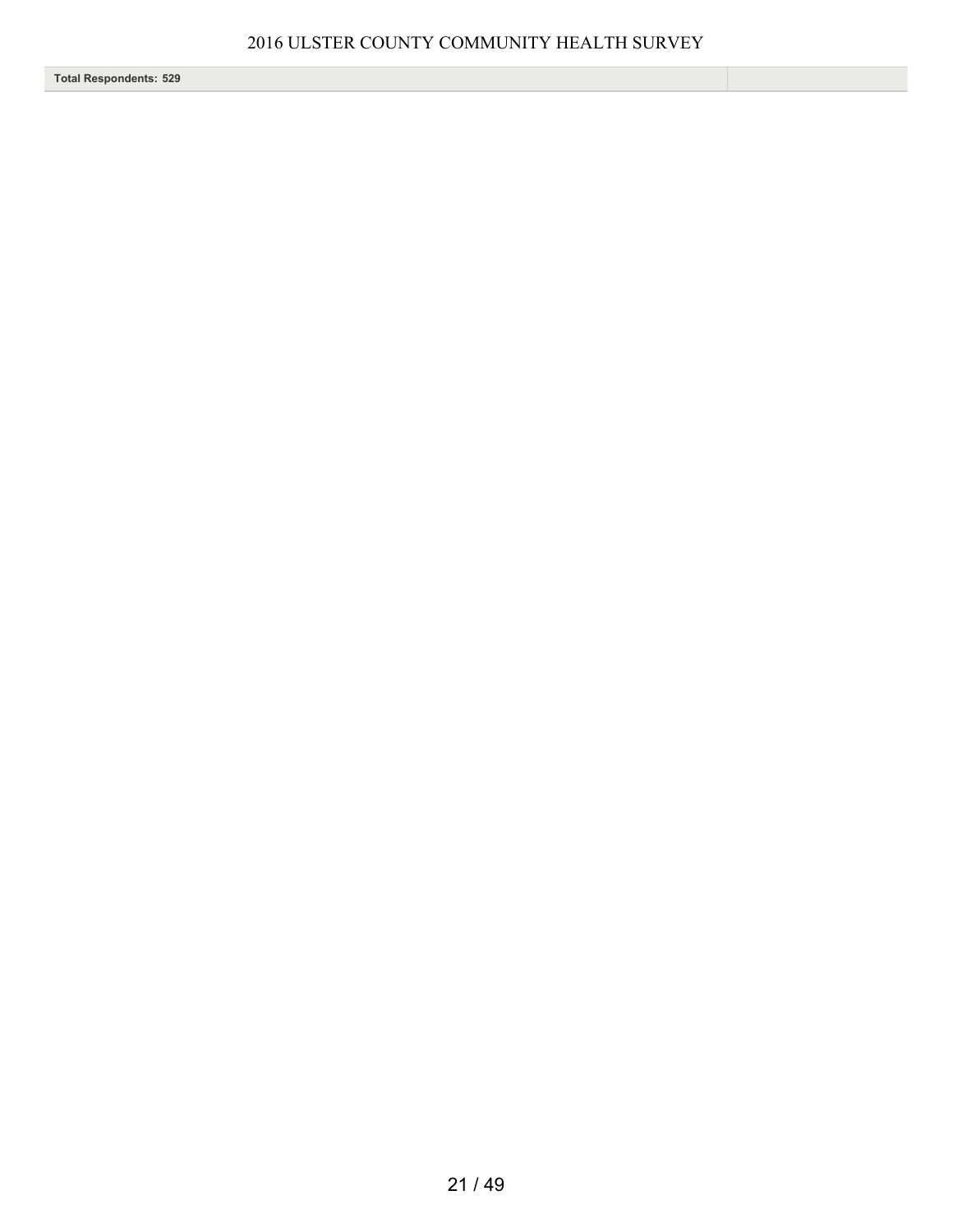## **Q13 Do you have a smartphone?**



| <b>Answer Choices</b> | <b>Responses</b> |
|-----------------------|------------------|
| Yes                   | 365<br>81.84%    |
| No                    | 18.16%<br>81     |
| <b>Total</b>          | 446              |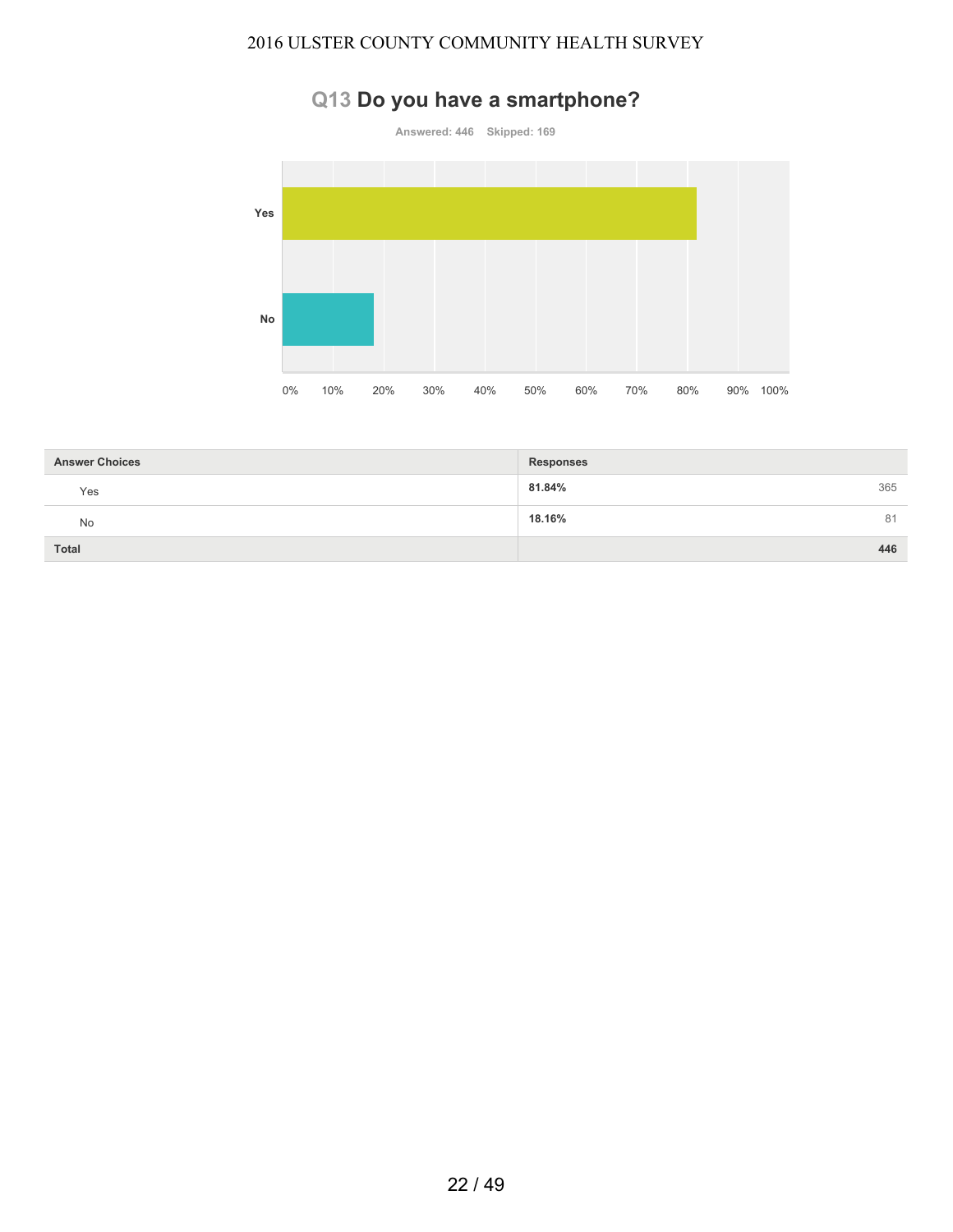## **Q14 Do you have access to the internet at home or other convenient location?**



| <b>Answer Choices</b> | <b>Responses</b> |
|-----------------------|------------------|
| Yes                   | 443<br>95.89%    |
| No                    | 4.11%<br>19      |
| <b>Total</b>          | 462              |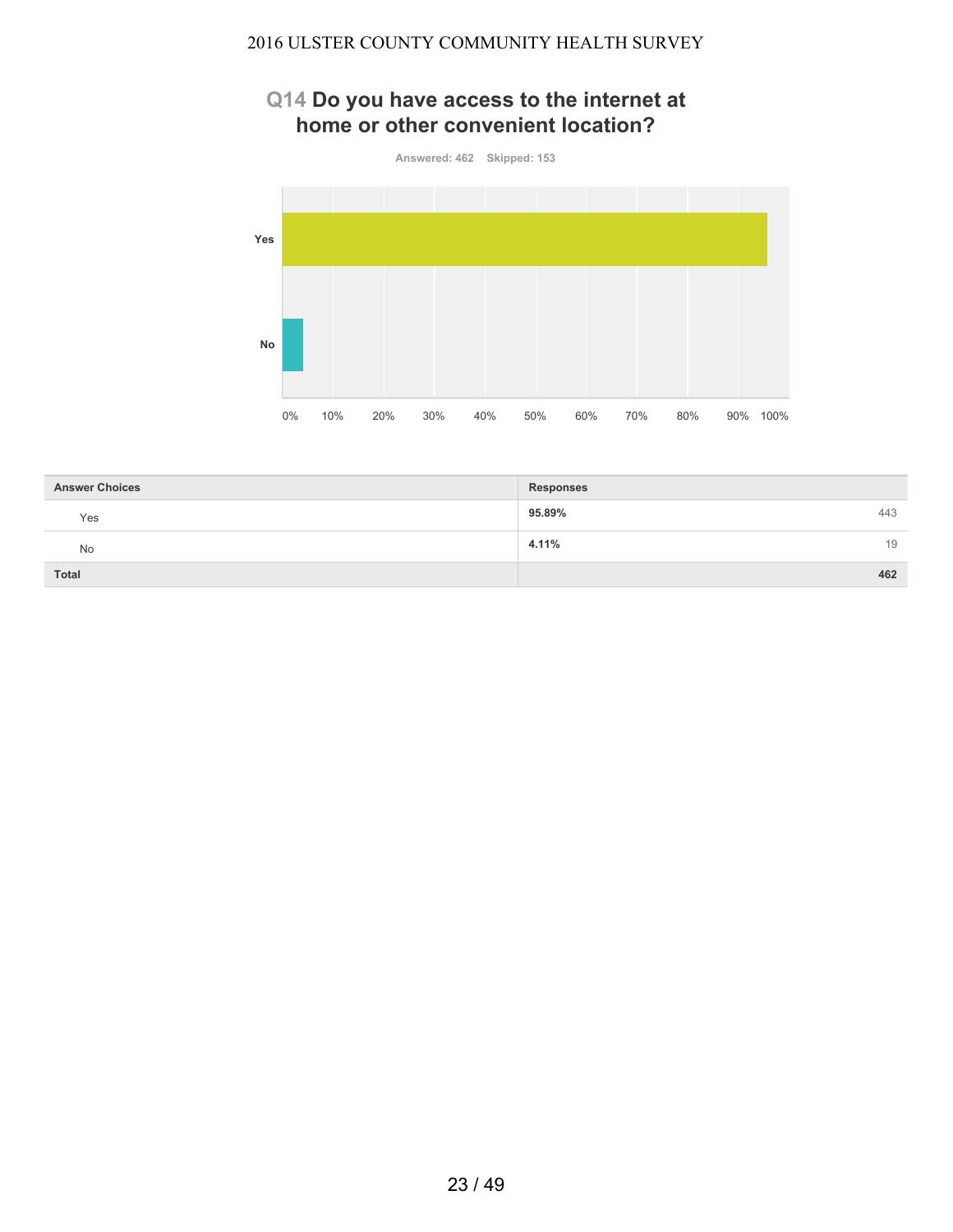## **Q15 Do you currently have health insurance for yourself or your family?**



| <b>Answer Choices</b> | <b>Responses</b> |
|-----------------------|------------------|
| Yes                   | 96.80%<br>574    |
| No                    | 3.20%<br>19      |
| Total                 | 593              |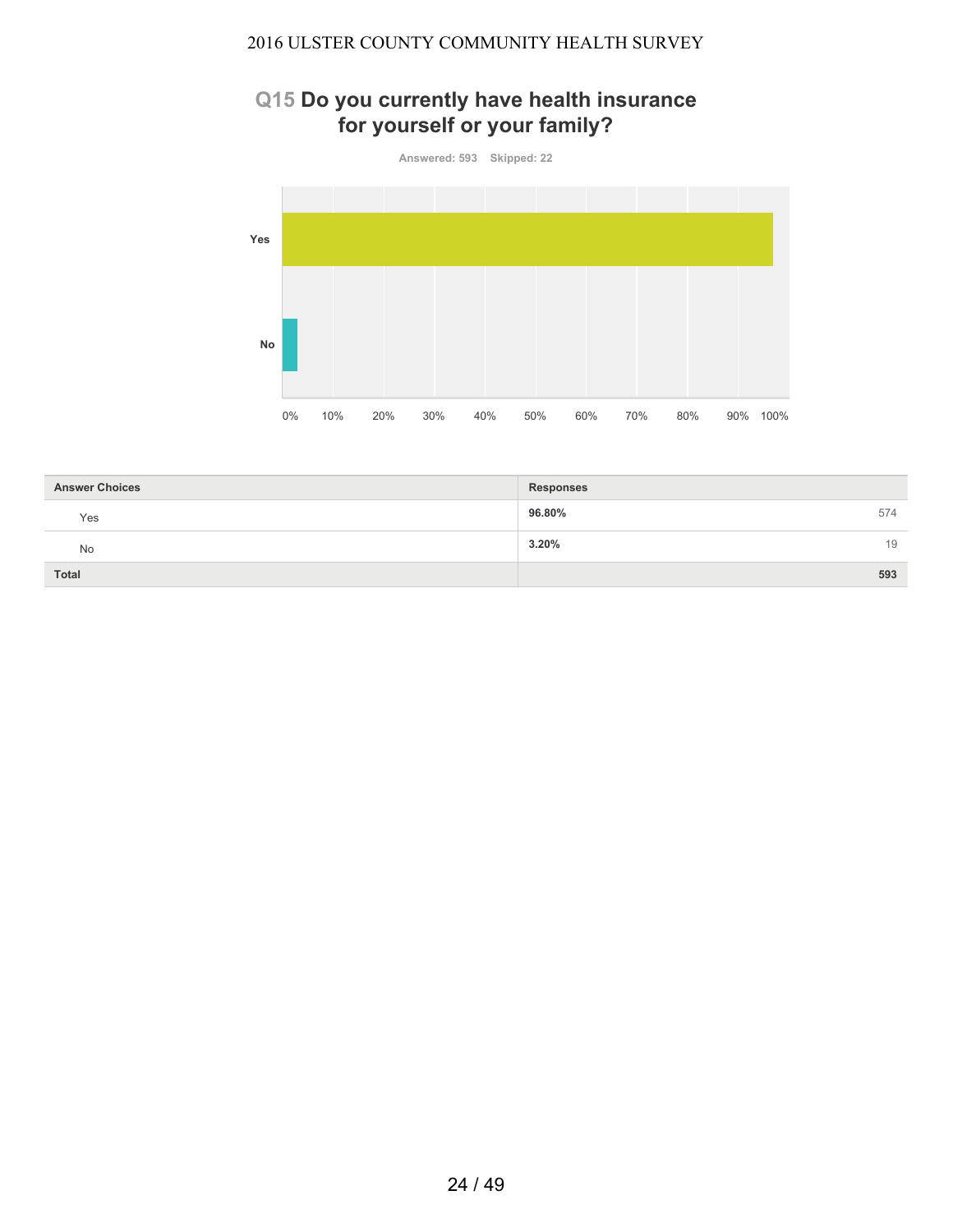

# **Q16 If no, why not? (Check all that apply)**

| <b>Answer Choices</b>                                     | <b>Responses</b> |   |
|-----------------------------------------------------------|------------------|---|
| Don't know where to get it                                | 28.57%           | 4 |
| Don't think I qualify for any form of insurance           | 35.71%           | 5 |
| Not offered at work                                       | 14.29%           | 2 |
| Offered at work but still unaffordable                    | 28.57%           | 4 |
| Offered on the NYS Health Exchange but still unaffordable | 35.71%           | 5 |
| Don't think I need it, so I have not tried to get it      | 28.57%           | 4 |
| <b>Total Respondents: 14</b>                              |                  |   |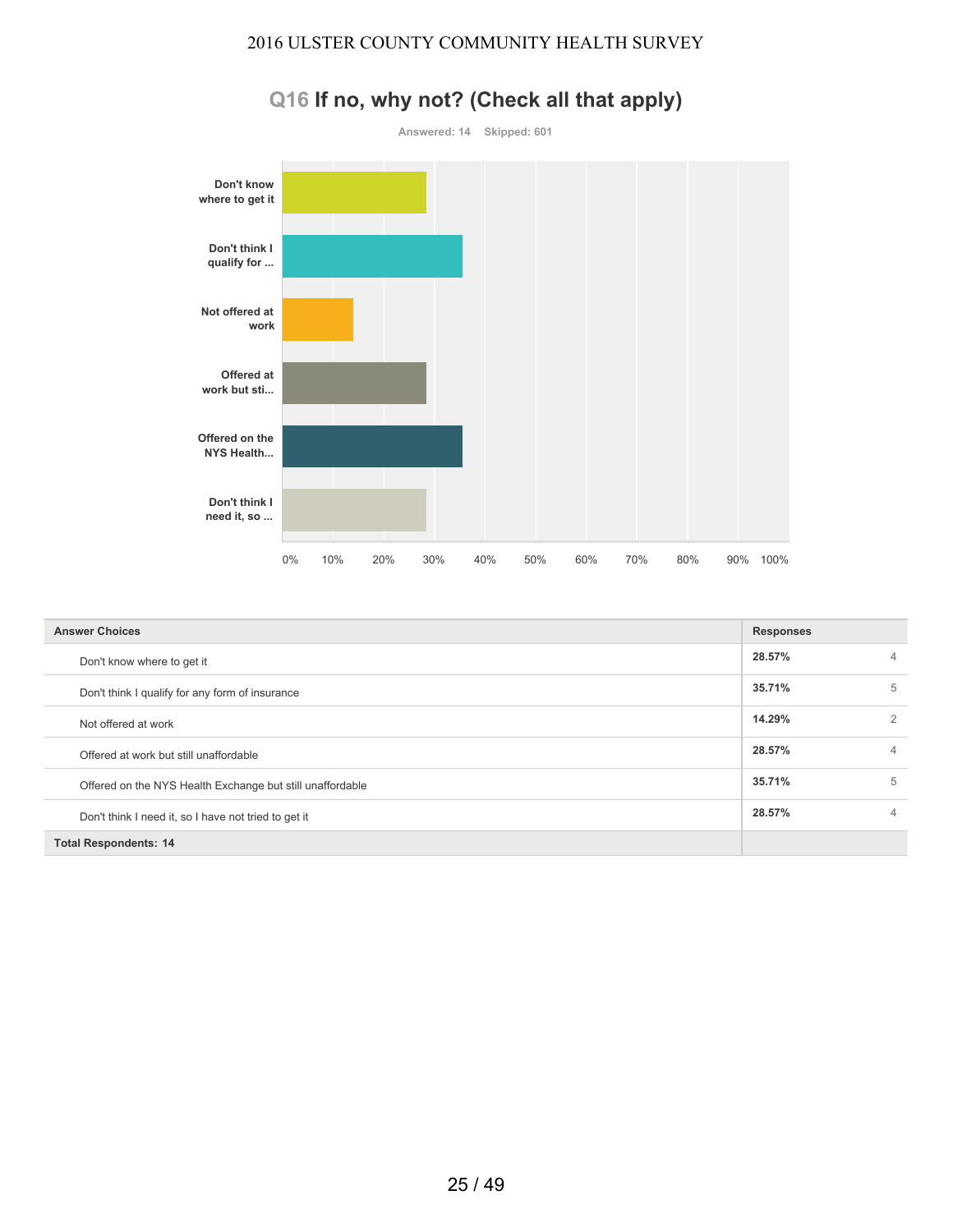

| <b>Answer Choices</b>        | <b>Responses</b> |               |
|------------------------------|------------------|---------------|
| Not applicable               | 46.67%           | $\rightarrow$ |
| Didn't know it was available | 6.67%            |               |
| Yes                          | 13.33%           | 2             |
| <b>No</b>                    | 33.33%           | 5             |
| <b>Total Respondents: 15</b> |                  |               |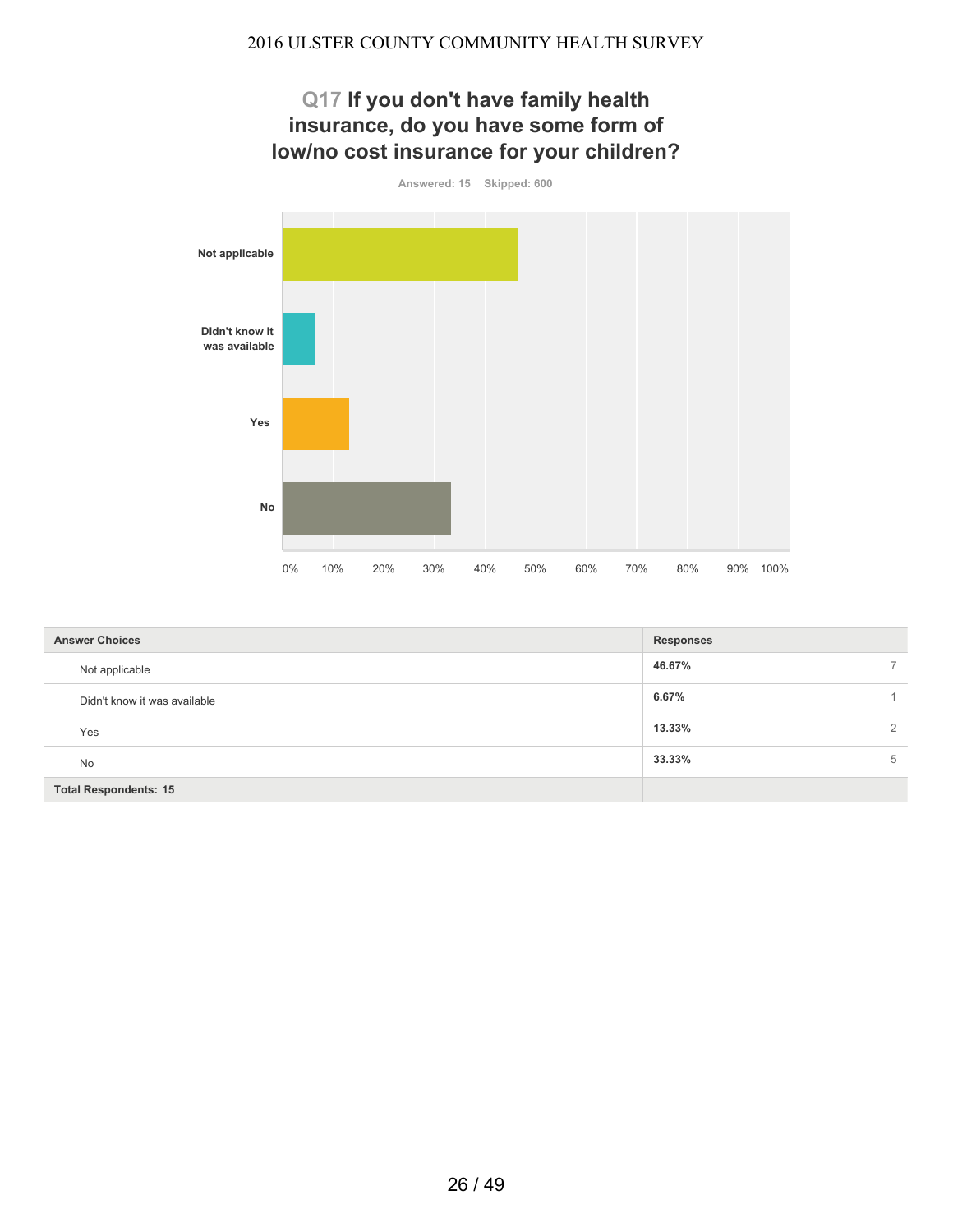# **Q18 Are you currently a smoker?**



| <b>Answer Choices</b> | <b>Responses</b> |
|-----------------------|------------------|
| <b>No</b>             | 502<br>85.23%    |
| Yes                   | 14.77%<br>87     |
| <b>Total</b>          | 589              |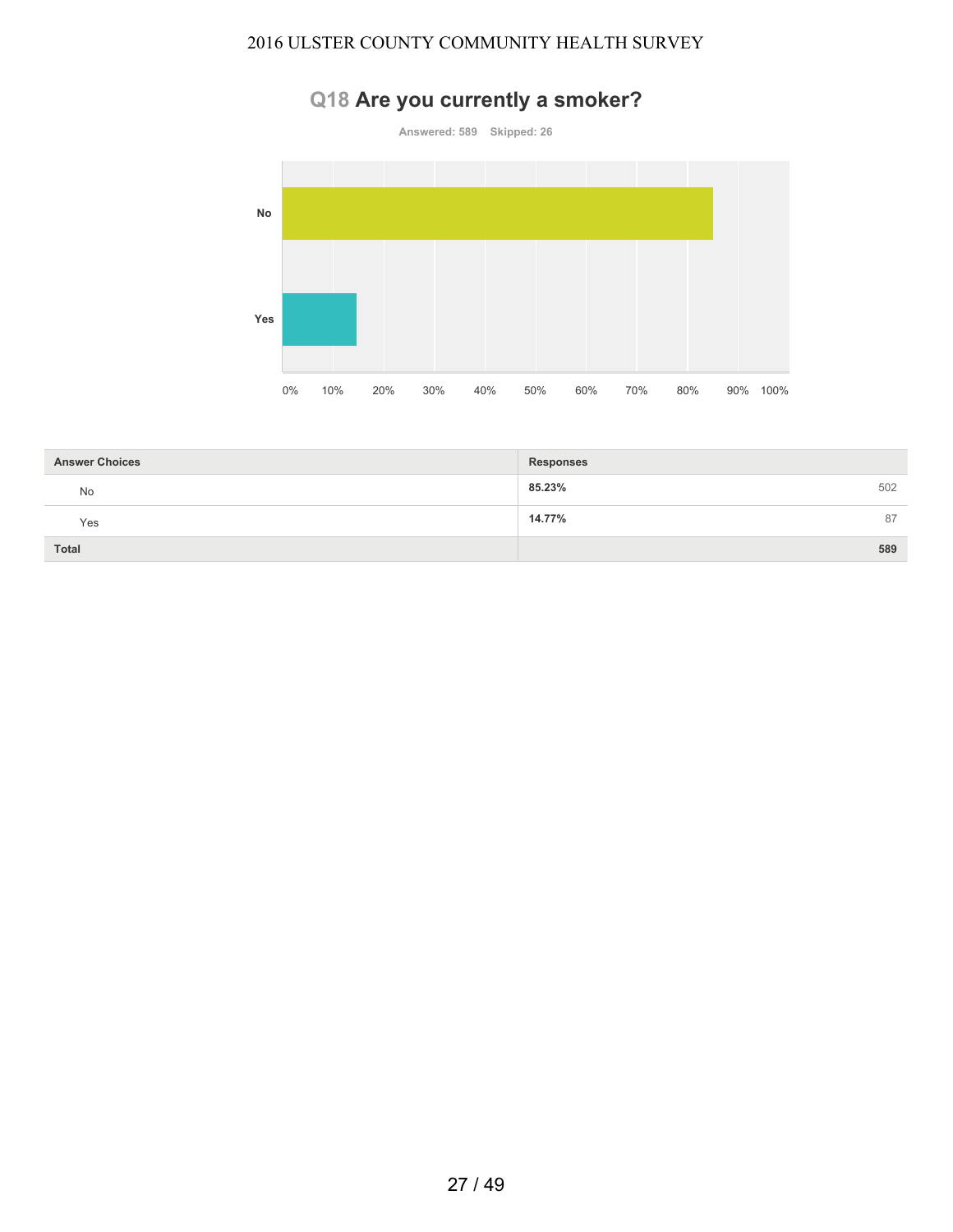## **Q19 If yes, have you attempted to quit in the past?**

**Answered: 86 Skipped: 529 No Yes** 0% 10% 20% 30% 40% 50% 60% 70% 80% 90% 100%

| <b>Answer Choices</b> | <b>Responses</b> |
|-----------------------|------------------|
| <b>No</b>             | 33.72%<br>29     |
| Yes                   | 66.28%<br>57     |
| <b>Total</b>          | 86               |

28 / 49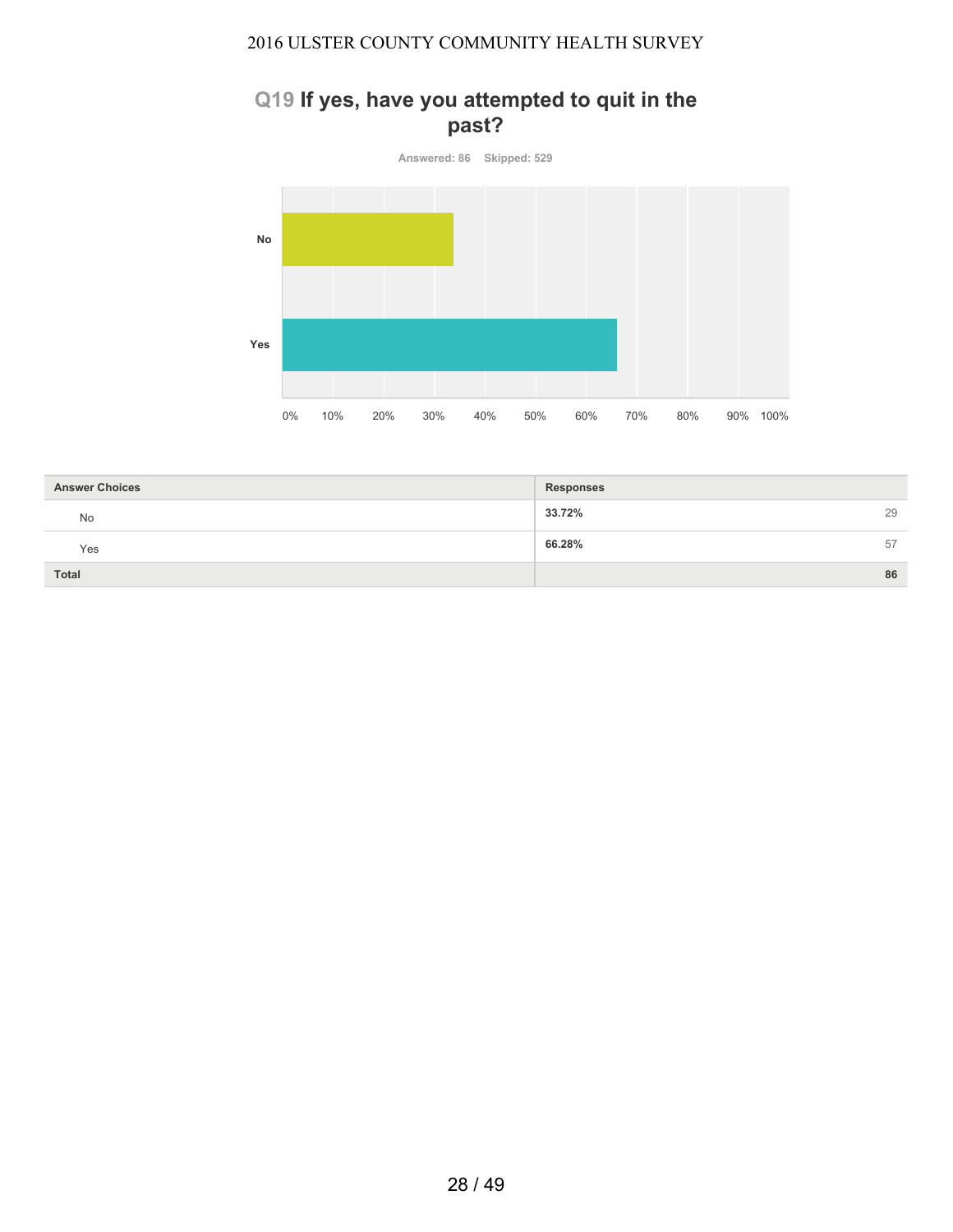

|  |  |  |  | Q20 If yes, how many times? |
|--|--|--|--|-----------------------------|
|--|--|--|--|-----------------------------|

| <b>Answer Choices</b> | <b>Responses</b>        |
|-----------------------|-------------------------|
| $1 - 3$               | 56.25%<br>27            |
| $4 - 6$               | 27.08%<br>13            |
| $7-9$                 | 8.33%<br>$\overline{4}$ |
| $10 - 12$             | $0.00\%$<br>$\mathbf 0$ |
| $13 - 15$             | 2<br>4.17%              |
| More than 16 times    | 4.17%<br>$\overline{2}$ |
| Total                 | 48                      |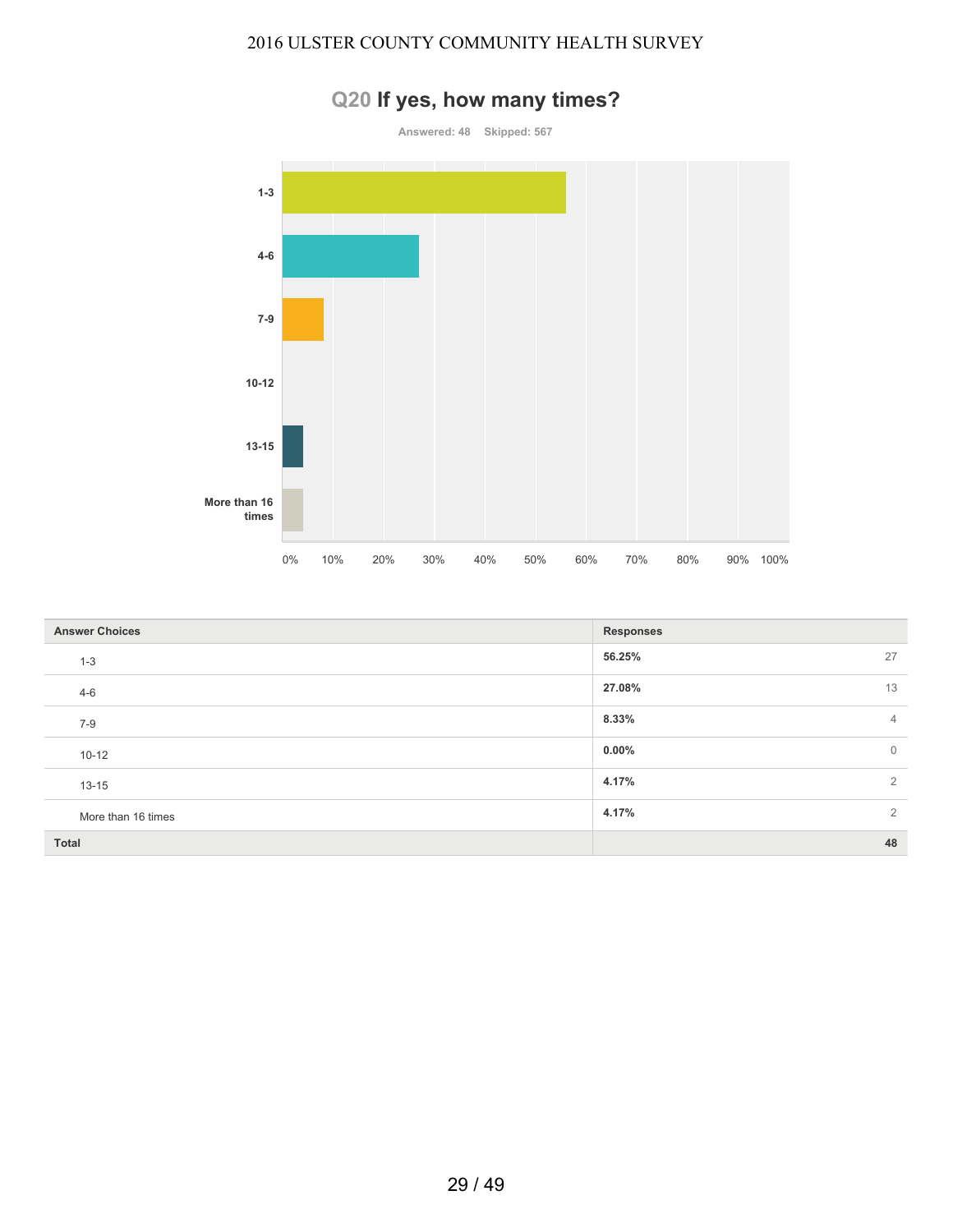## **Q21 If you attempted to quit smoking and did not succeed, what was the reason? (check all that apply)**



| <b>Answer Choices</b>                                       | <b>Responses</b> |                |
|-------------------------------------------------------------|------------------|----------------|
| Couldn't find a support group or program to help            | 7.69%            | $\overline{4}$ |
| Even with a group/program, I still couldn't break the habit | 11.54%           | 6              |
| I wasn't really committed                                   | 34.62%           | 18             |
| Lack of support from friends & family                       | 15.38%           | 8              |
| Lack of support from my doctor/healthcare provider          | 3.85%            | 2              |
| Too much stress in my life                                  | 67.31%           | 35             |
| Other (please specify)                                      | 15.38%           | 8              |
| <b>Total Respondents: 52</b>                                |                  |                |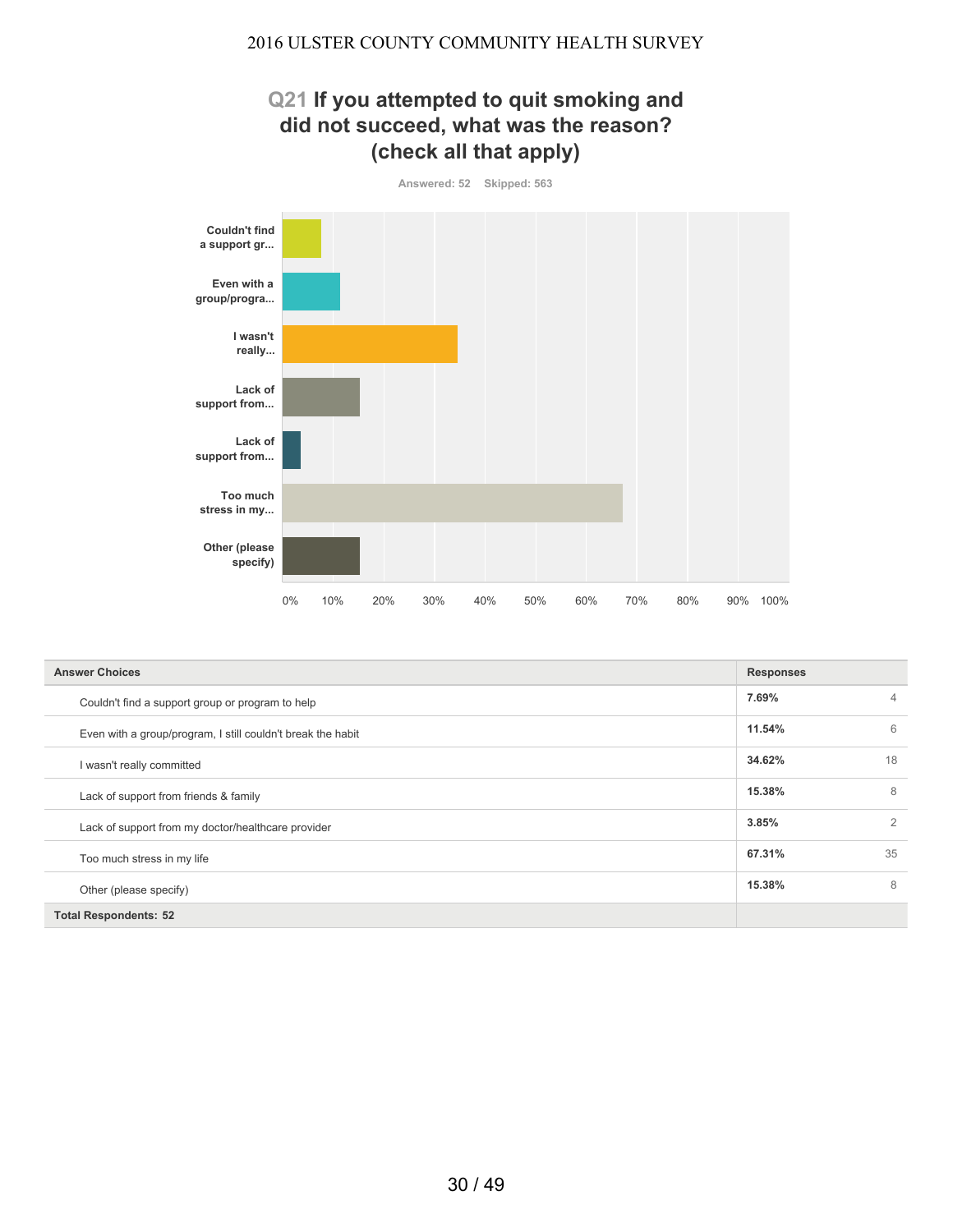## **Q22 What would convince you to make a serious attempt to quit smoking & stick with it? (Check all that apply)**



| <b>Answer Choices</b>                                               | <b>Responses</b> |    |
|---------------------------------------------------------------------|------------------|----|
| Cost of cigarettes                                                  | 29.03%           | 18 |
| Health concerns                                                     | 75.81%           | 47 |
| If I had no/very low cost access to a good support group or program | 24.19%           | 15 |
| If my doctor recommended & helped me quit                           | 19.35%           | 12 |
| If my family & friends convinced me that it is necessary            | 20.97%           | 13 |
| <b>Total Respondents: 62</b>                                        |                  |    |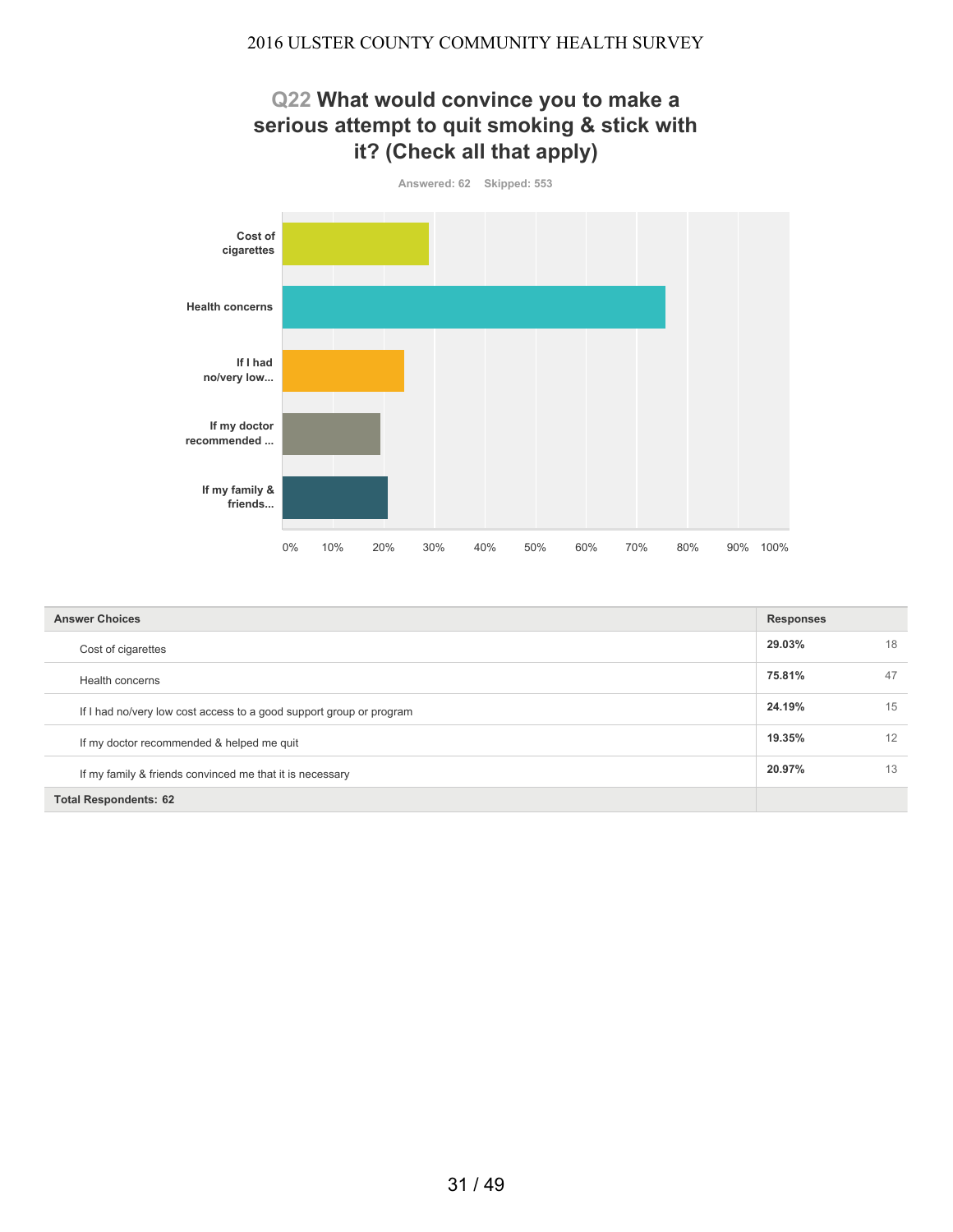## **Q23 During an average week, how often do you drink a sugar sweetened beverage of any kind, including soda and sugar sweetened juices and sports/energy drinks?**



| <b>Answer Choices</b> | <b>Responses</b> |
|-----------------------|------------------|
| None                  | 47.50%<br>266    |
| Five or less          | 212<br>37.86%    |
| Ten or less           | 55<br>9.82%      |
| Twenty or less        | 3.04%<br>17      |
| More than twenty      | 10<br>1.79%      |
| <b>Total</b>          | 560              |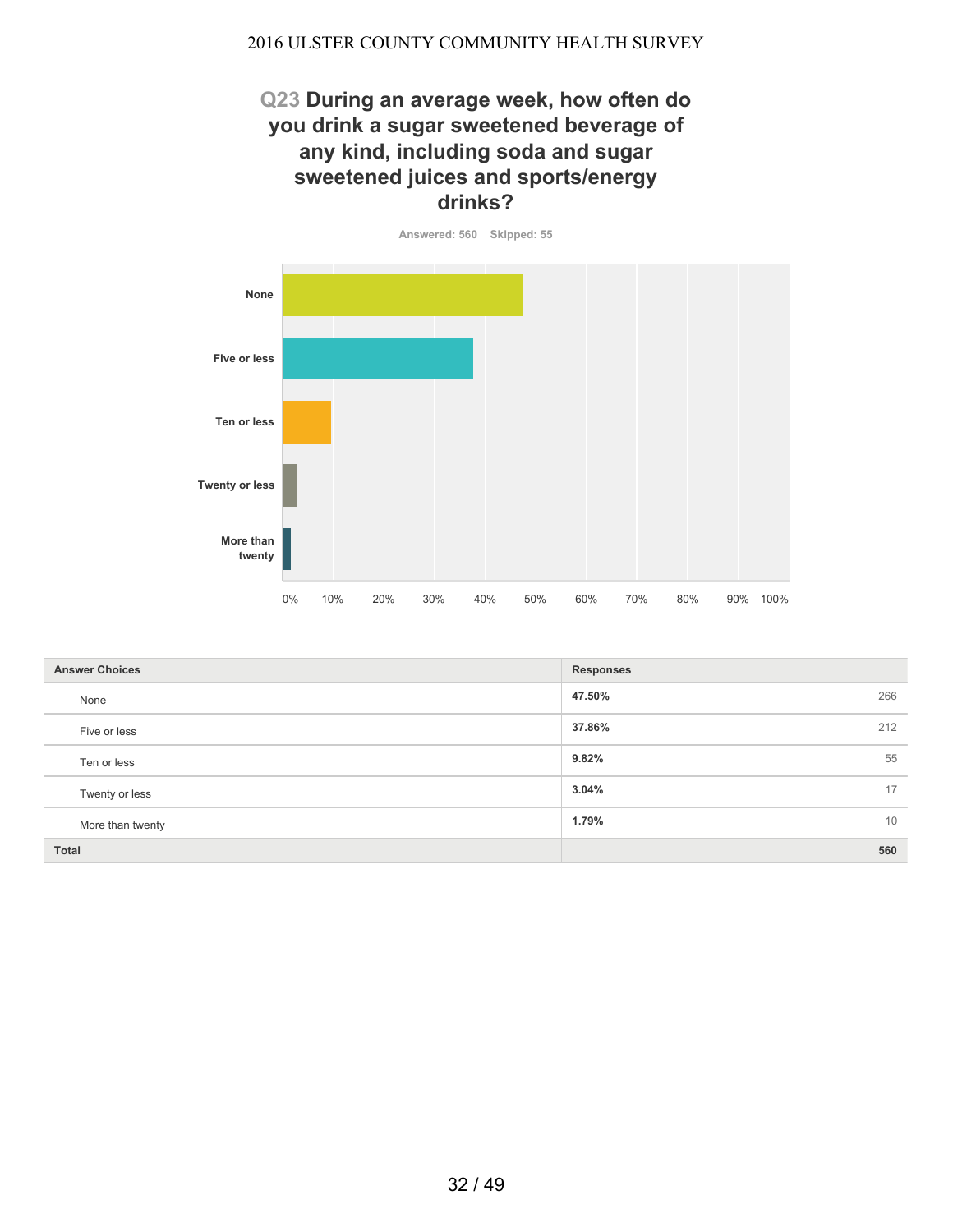## **Q24 Which of these statements best describes access to food in your household in the past month?**



| <b>Answer Choices</b>                                              | <b>Responses</b> |     |
|--------------------------------------------------------------------|------------------|-----|
| We have sufficient food for my family's needs                      | 85.53%           | 473 |
| We struggle to be able to afford and get enough food for our needs | 12.84%           | 71  |
| We never have enough food                                          | 1.63%            | 9   |
| <b>Total</b>                                                       |                  | 553 |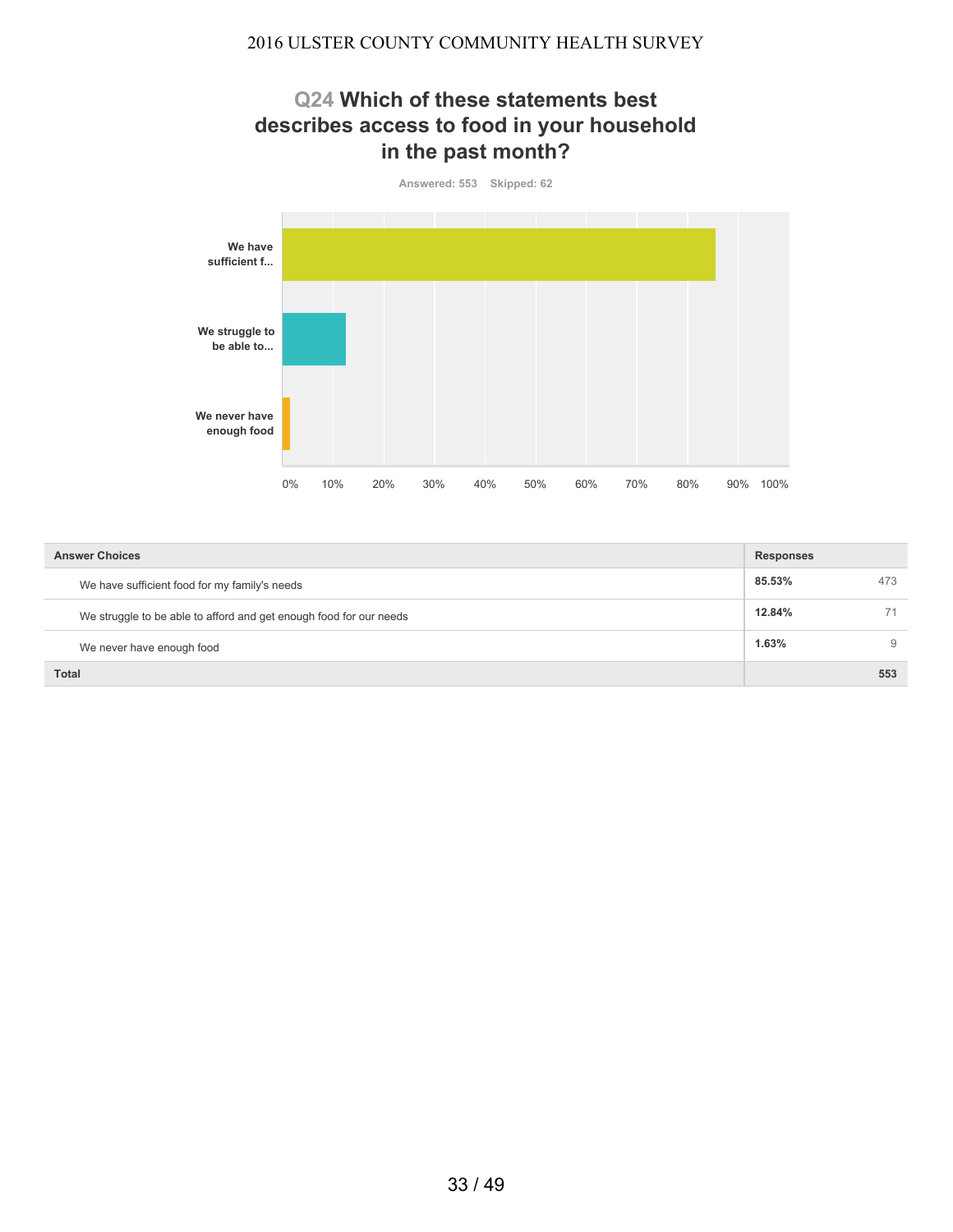## **Q25 How many days during an average week do you eat fresh fruits and vegetables?**



| <b>Answer Choices</b>         | <b>Responses</b> |
|-------------------------------|------------------|
| Every day                     | 59.71%<br>332    |
| 5 or less days                | 18.88%<br>105    |
| 3 or less days                | 18.35%<br>102    |
| Almost never                  | 20<br>3.60%      |
| <b>Total Respondents: 556</b> |                  |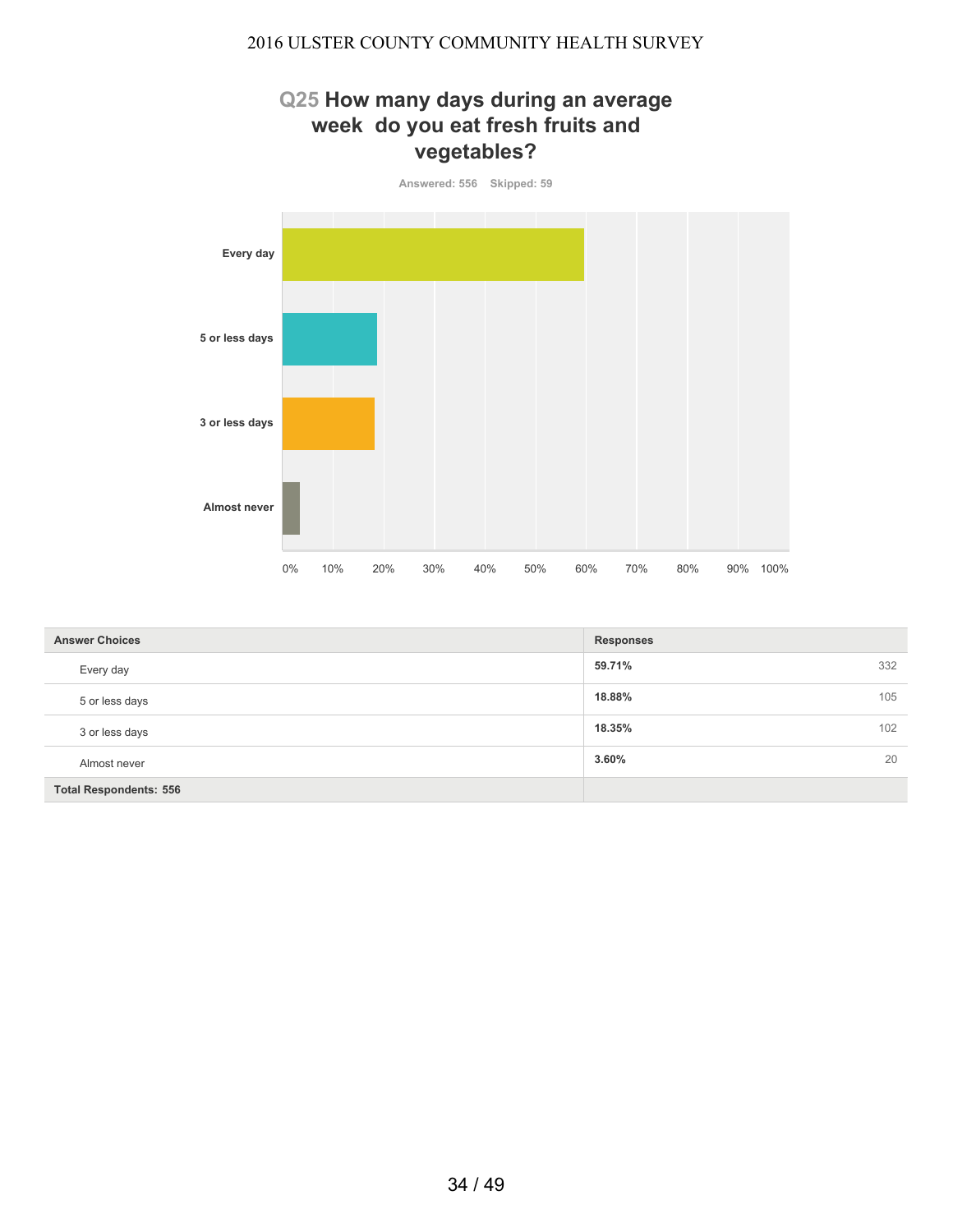

| <b>Answer Choices</b>                            | <b>Responses</b> |     |
|--------------------------------------------------|------------------|-----|
| Not applicable                                   | 81.72%           | 447 |
| Access to a local food pantry                    | 9.51%            | 52  |
| SNAP (Supplemental Nutrition/Food Stamp Program) | 11.88%           | 65  |
| <b>WIC Benefits</b>                              | $3.11\%$         | 17  |
| <b>Total Respondents: 547</b>                    |                  |     |

## **Q26 Do you have any of the following forms of food/nutrition assistance?**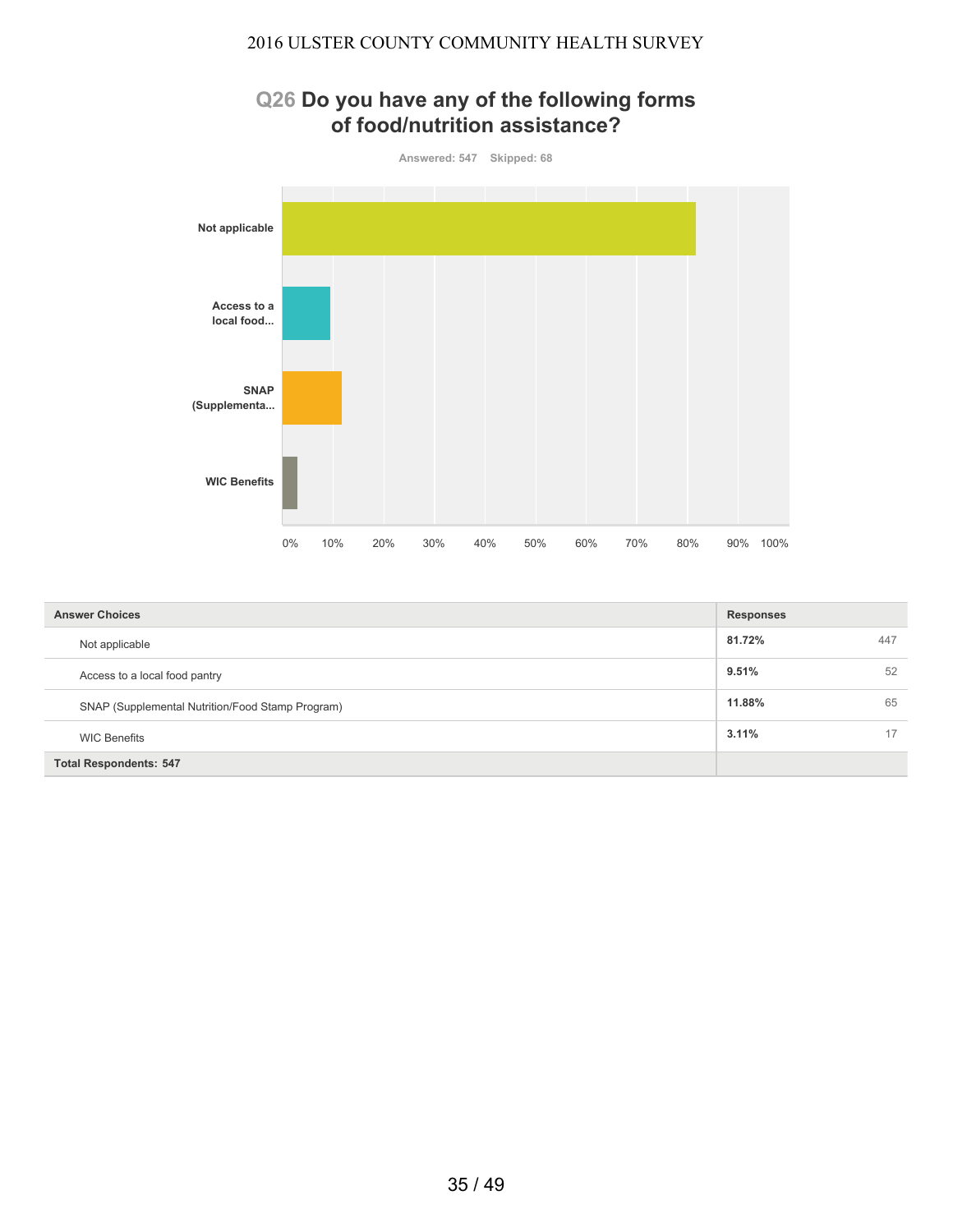## **Q27 Do your children participate in a breakfast or lunch program during the summer or holidays when school is not in session?**

**Answered: 546 Skipped: 69 Not applicable My children need to but ... No Yes** 0% 10% 20% 30% 40% 50% 60% 70% 80% 90% 100%

| <b>Answer Choices</b>                           | <b>Responses</b> |     |
|-------------------------------------------------|------------------|-----|
| Not applicable                                  | 79.49%           | 434 |
| My children need to but we can't find a program | 0.18%            |     |
| <b>No</b>                                       | 17.95%           | 98  |
| Yes                                             | 2.75%            | 15  |
| <b>Total Respondents: 546</b>                   |                  |     |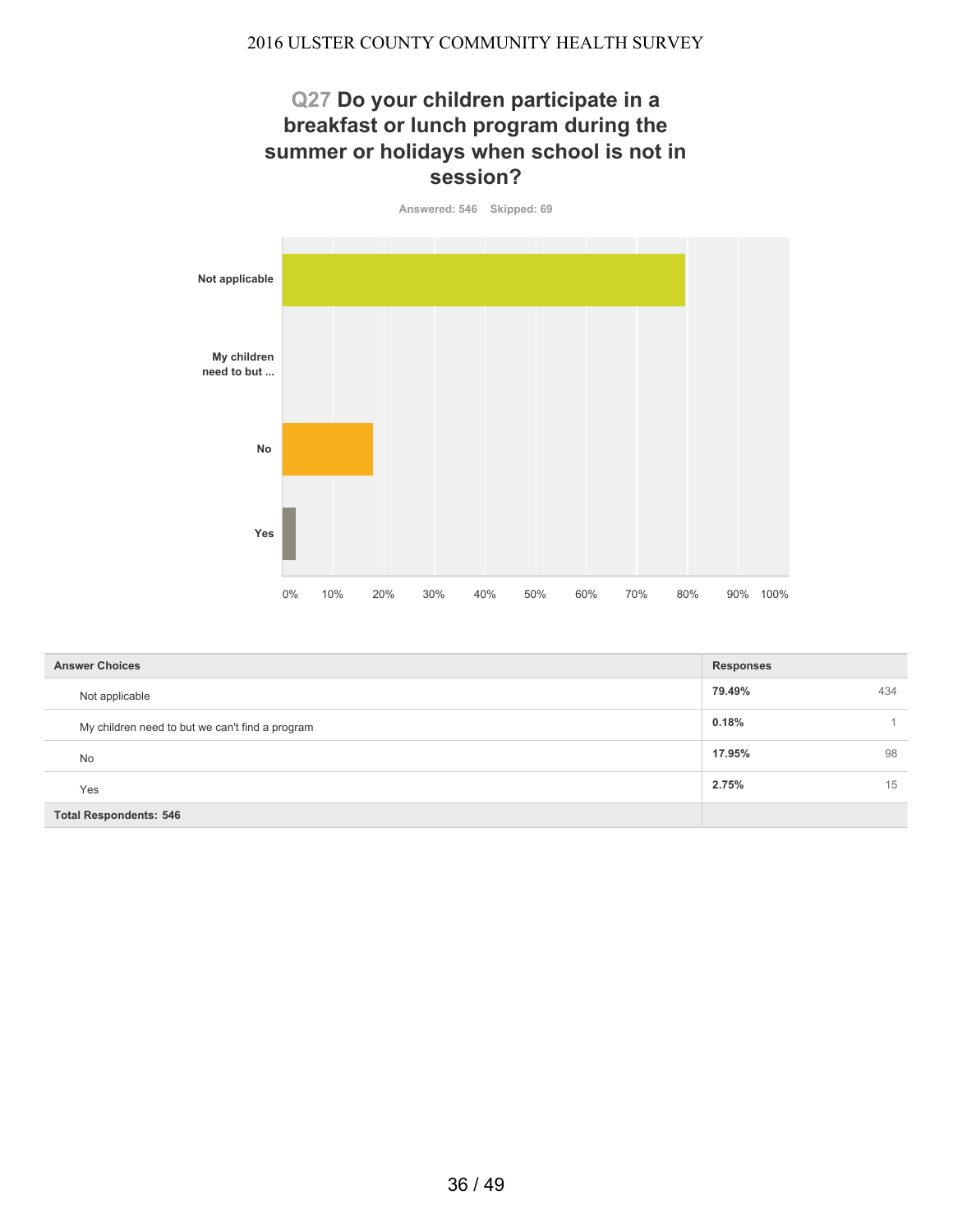## **Q28 Is your neighborhood suitable and safe for walking, biking and other physical activity?**



| <b>Answer Choices</b>            | <b>Responses</b> |
|----------------------------------|------------------|
| Yes                              | 76.62%<br>426    |
| <b>NO</b>                        | 19.78%<br>110    |
| If No, why not? (please specify) | 21.76%<br>121    |
| <b>Total Respondents: 556</b>    |                  |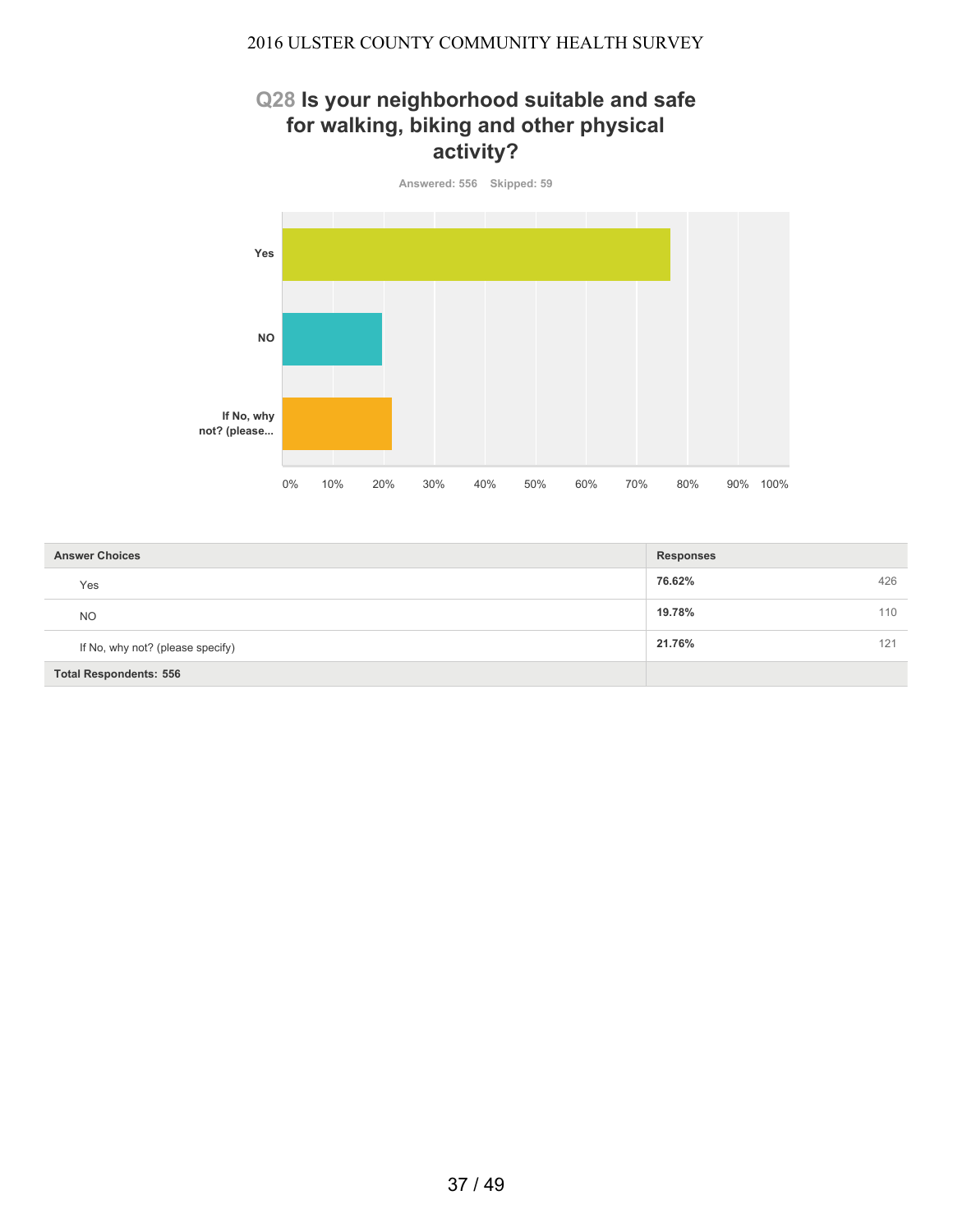## **Q29 Do you get routine preventative health screenings/checkups as recommended for your age & gender? (Check all that apply)**



| <b>Answer Choices</b>         | <b>Responses</b> |     |
|-------------------------------|------------------|-----|
| Breast cancer                 | 57.79%           | 319 |
| Colon cancer                  | 39.86%           | 220 |
| <b>Diabetes</b>               | 37.68%           | 208 |
| Heart/cardiovascular disease  | 40.40%           | 223 |
| Prostate cancer               | 7.07%            | 39  |
| Skin cancer                   | 30.43%           | 168 |
| None                          | 23.19%           | 128 |
| <b>Total Respondents: 552</b> |                  |     |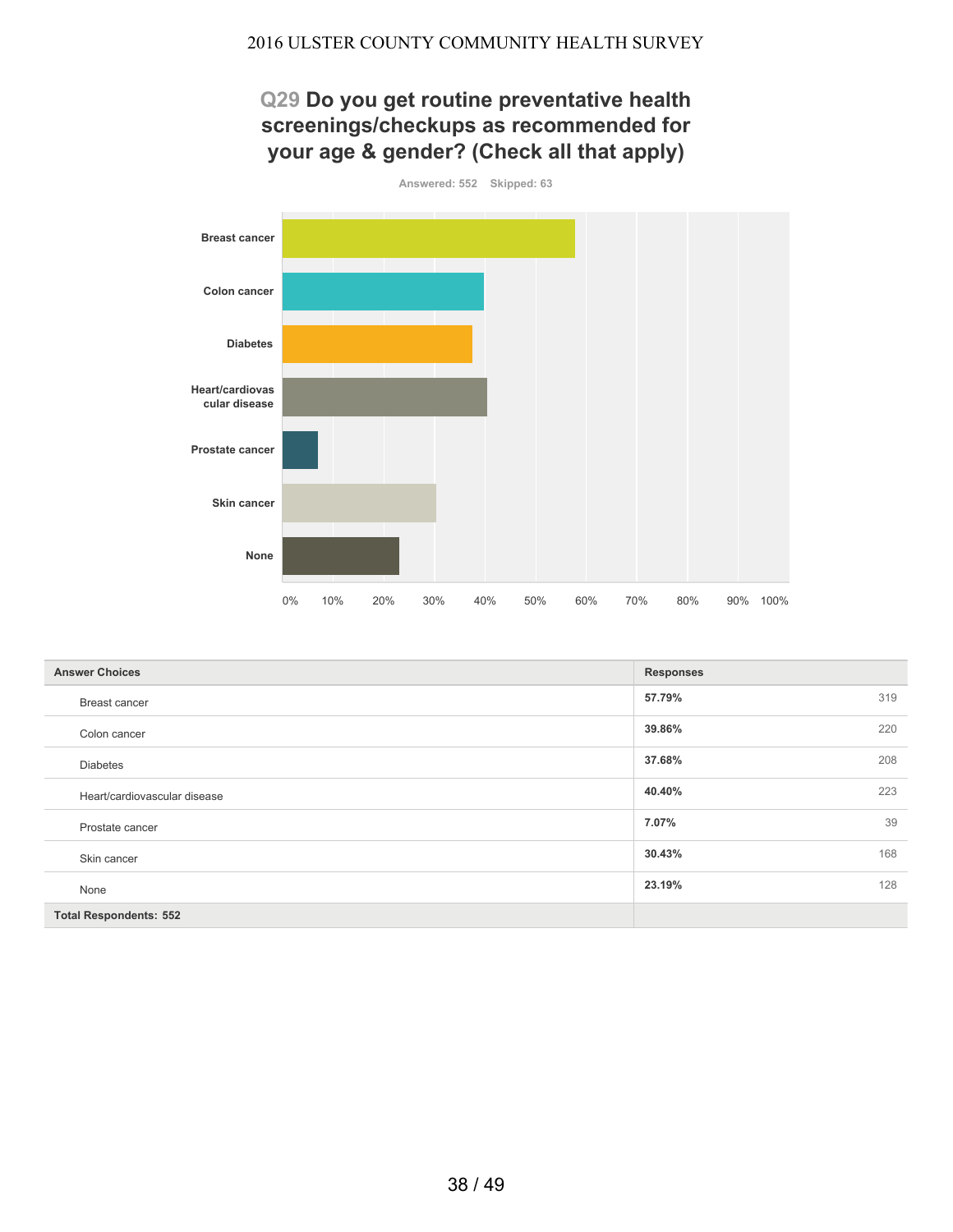

# **Q30 I identify as:**

| <b>Answer Choices</b> | <b>Responses</b>     |
|-----------------------|----------------------|
| Male                  | 15.82%<br>81         |
| Female                | 84.18%<br>431        |
| Transgender           | $0.00\%$<br>$\Omega$ |
| Other                 | $0.00\%$<br>0        |
| <b>Total</b>          | 512                  |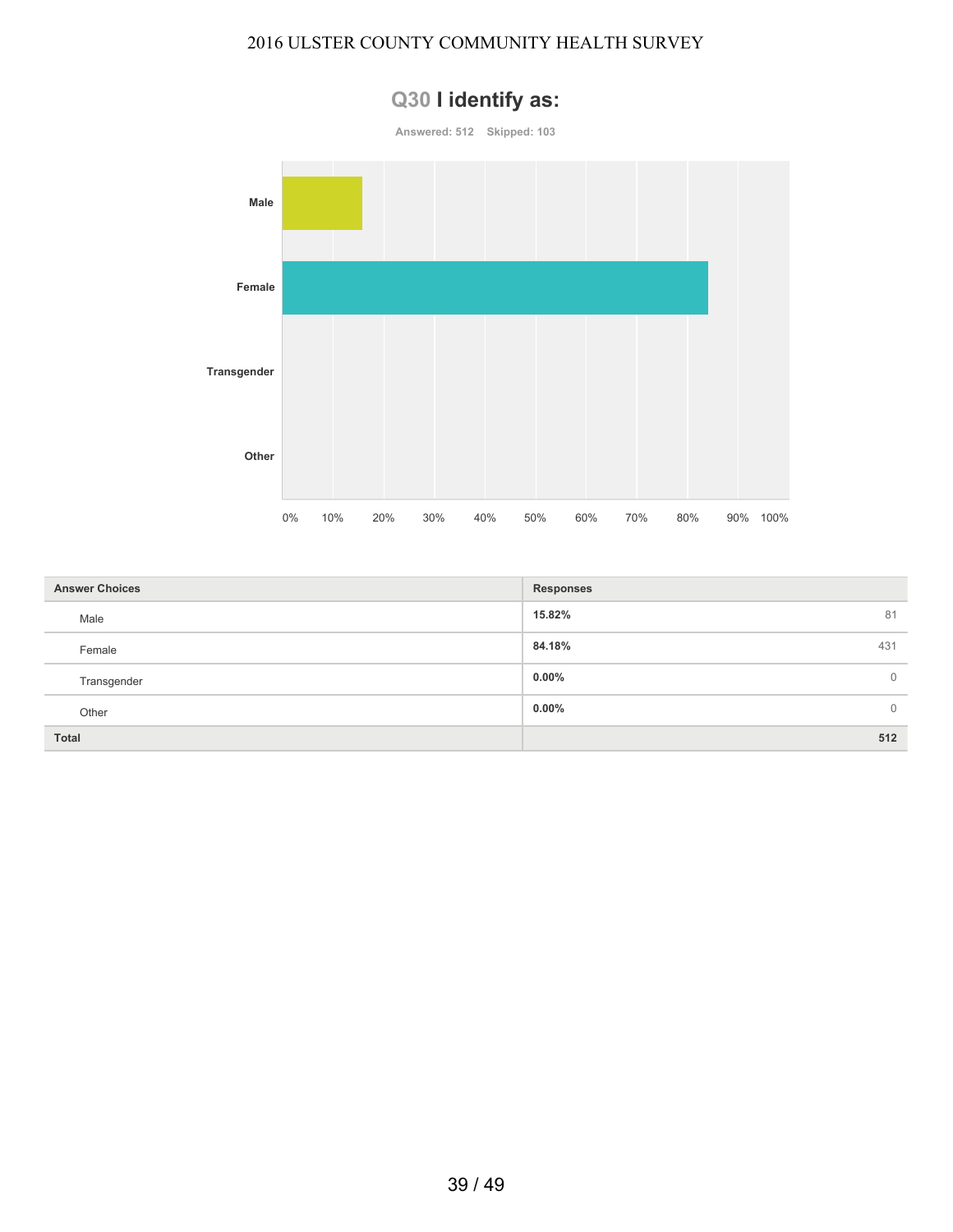

## **Q31 What is your age:**

| <b>Answer Choices</b> | <b>Responses</b> |
|-----------------------|------------------|
| 18-24                 | 3.49%<br>19      |
| 25-34                 | 52<br>9.54%      |
| 35-44                 | 67<br>12.29%     |
| 45-54                 | 112<br>20.55%    |
| 55-64                 | 136<br>24.95%    |
| 65-74                 | 95<br>17.43%     |
| $75+$                 | 64<br>11.74%     |
| Total                 | 545              |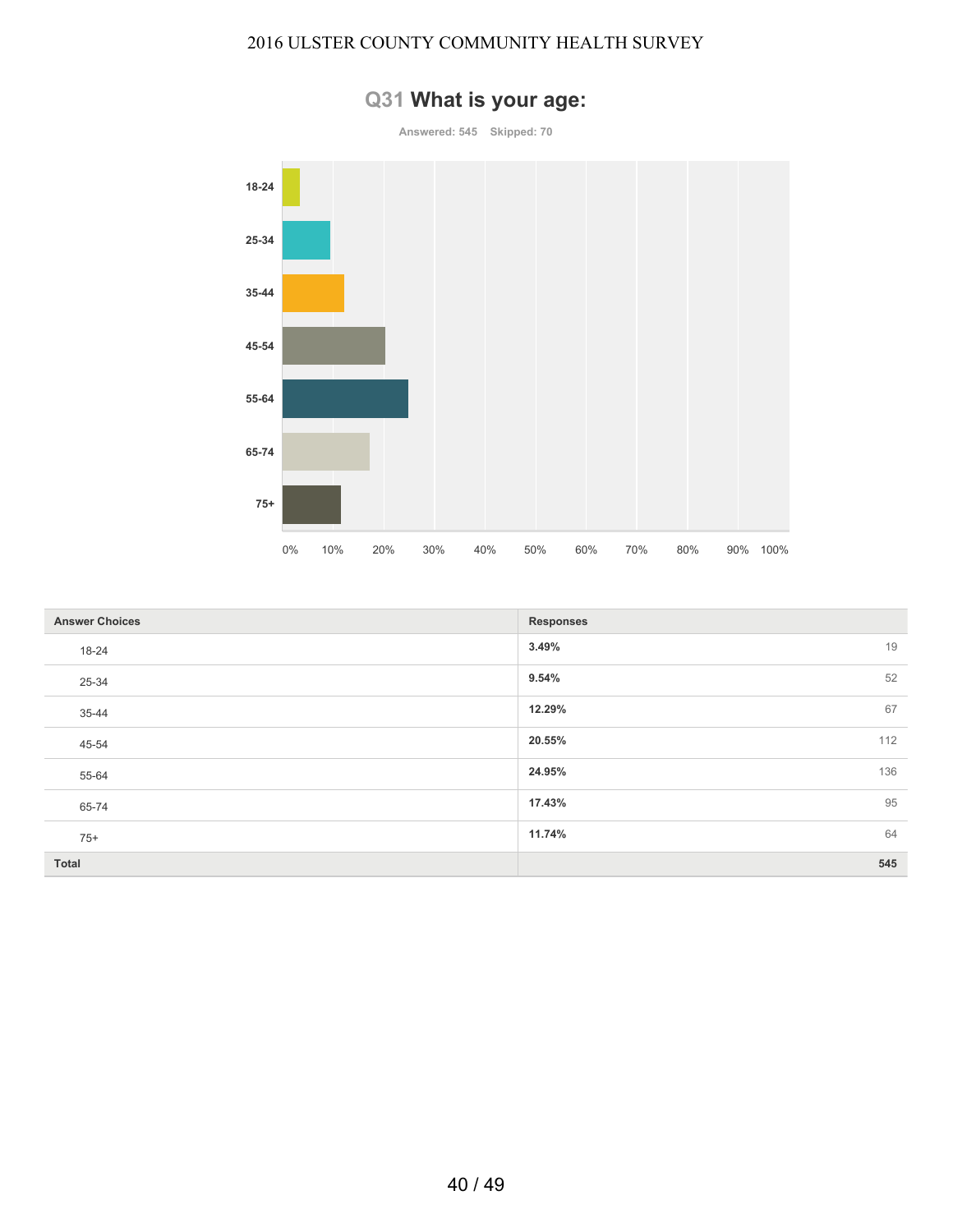# **Q32 What is your zipcode?**

**Answered: 545 Skipped: 70**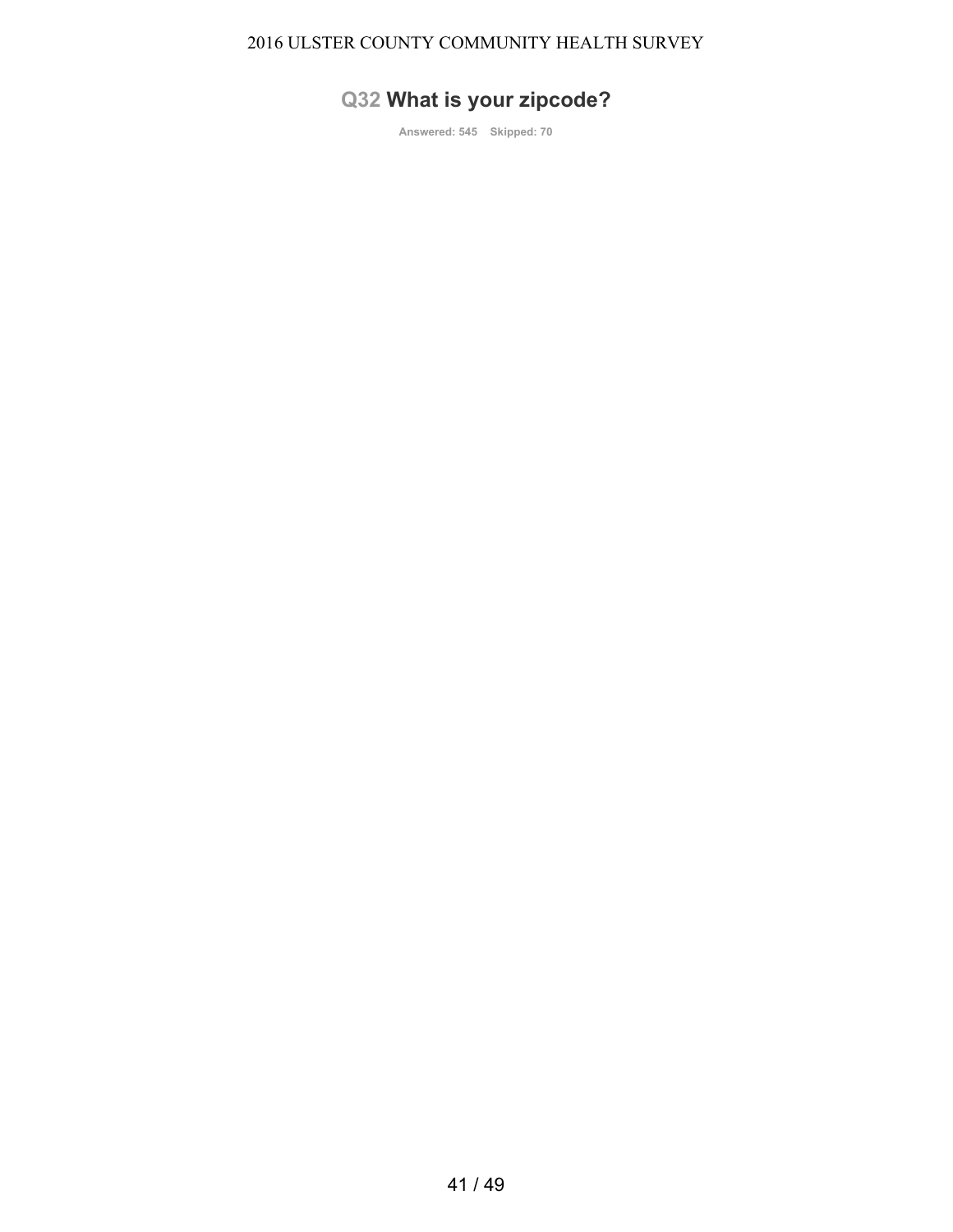# **Q33 What Town/City do you live in?**

**Answered: 531 Skipped: 84**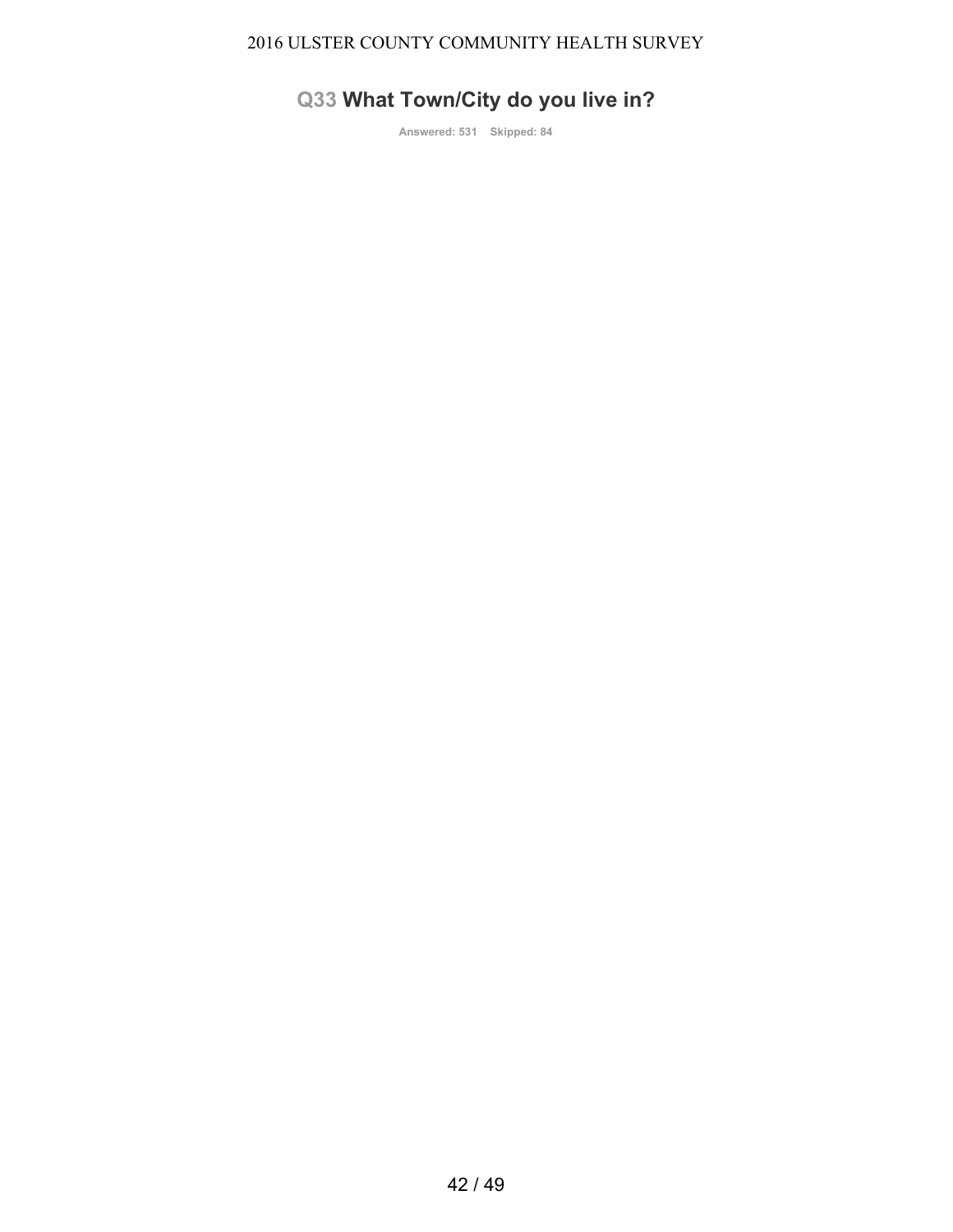# **Q34 Are you Hispanic or Latino?**





| <b>Answer Choices</b> | <b>Responses</b> |
|-----------------------|------------------|
| Yes                   | 3.79%<br>20      |
| No                    | 508<br>96.21%    |
| <b>Total</b>          | 528              |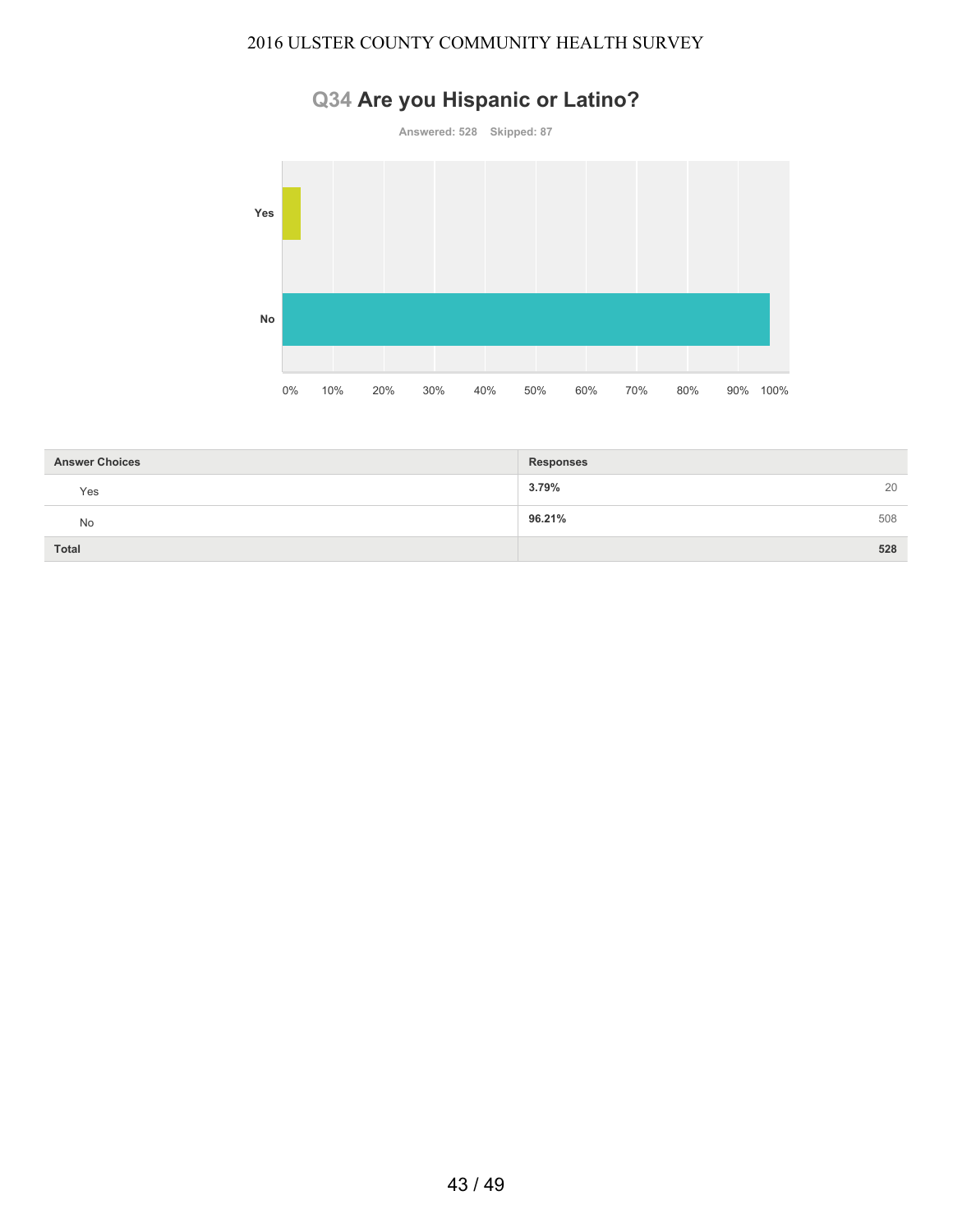## **Q35 What category best describes your race?**



| <b>Answer Choices</b>          | <b>Responses</b> |    |
|--------------------------------|------------------|----|
| White/Caucasian                | 492<br>89.95%    |    |
| Black/African American         | 4.75%            | 26 |
| American Indian/Alaskan Native | 0.37%            | 2  |
| Asian/Pacific Islander         | 1.10%            | 6  |
| Multi-racial                   | 1.83%            | 10 |
| Other                          | 2.01%            | 11 |
| <b>Total</b>                   | 547              |    |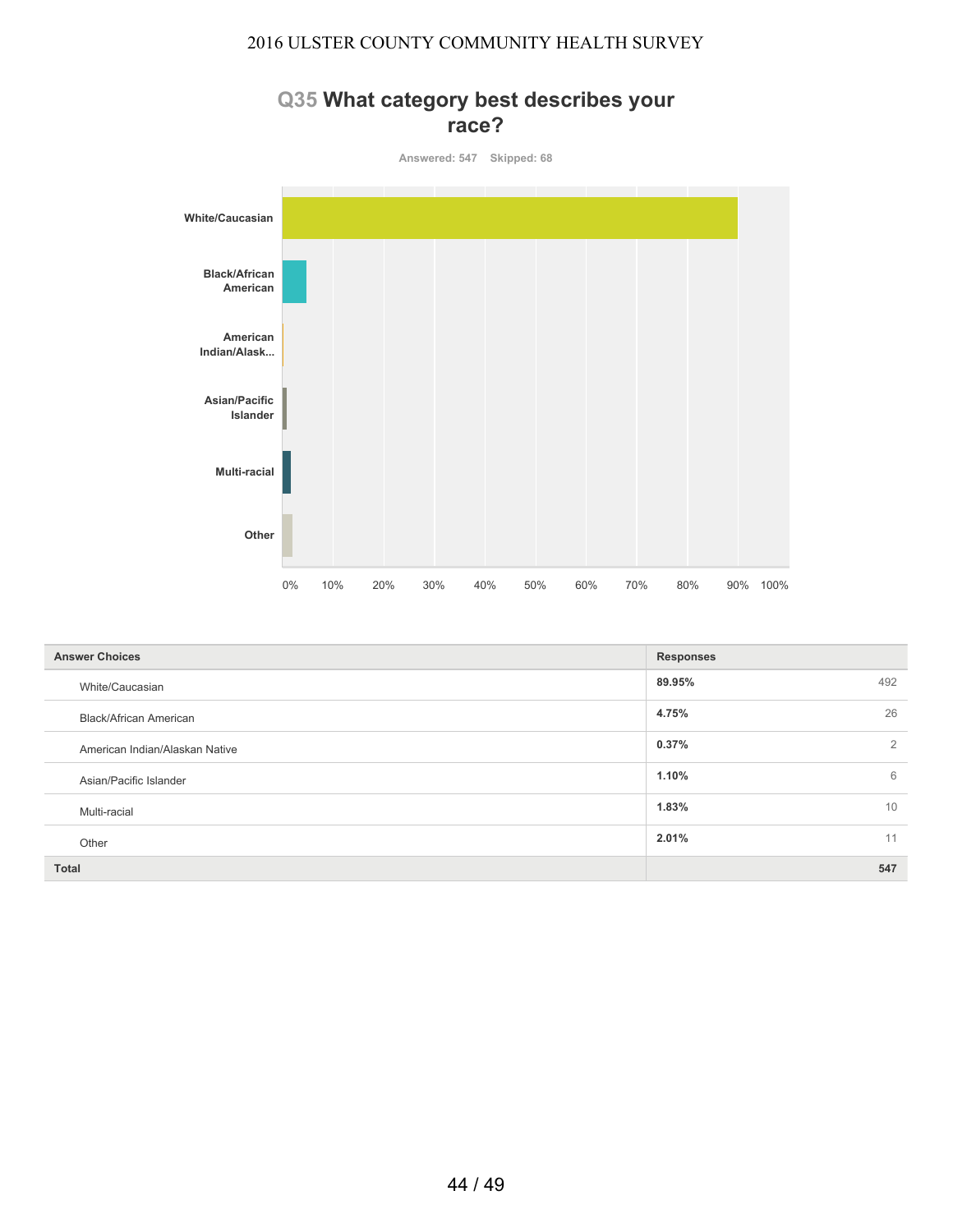



| <b>Answer Choices</b>         | <b>Responses</b>         |
|-------------------------------|--------------------------|
| English                       | 98.74%<br>547            |
| Spanish                       | $\overline{7}$<br>1.26%  |
| Italian                       | 0.18%<br>1               |
| Portuguese                    | $0.00\%$<br>$\mathbf 0$  |
| French                        | 0.18%<br>1               |
| Chinese                       | $0.00\%$<br>$\mathbf 0$  |
| Tagalog                       | $\mathbf{0}$<br>$0.00\%$ |
| Korean                        | $\mathbb O$<br>$0.00\%$  |
| Other (please specify)        | $\overline{4}$<br>0.72%  |
| <b>Total Respondents: 554</b> |                          |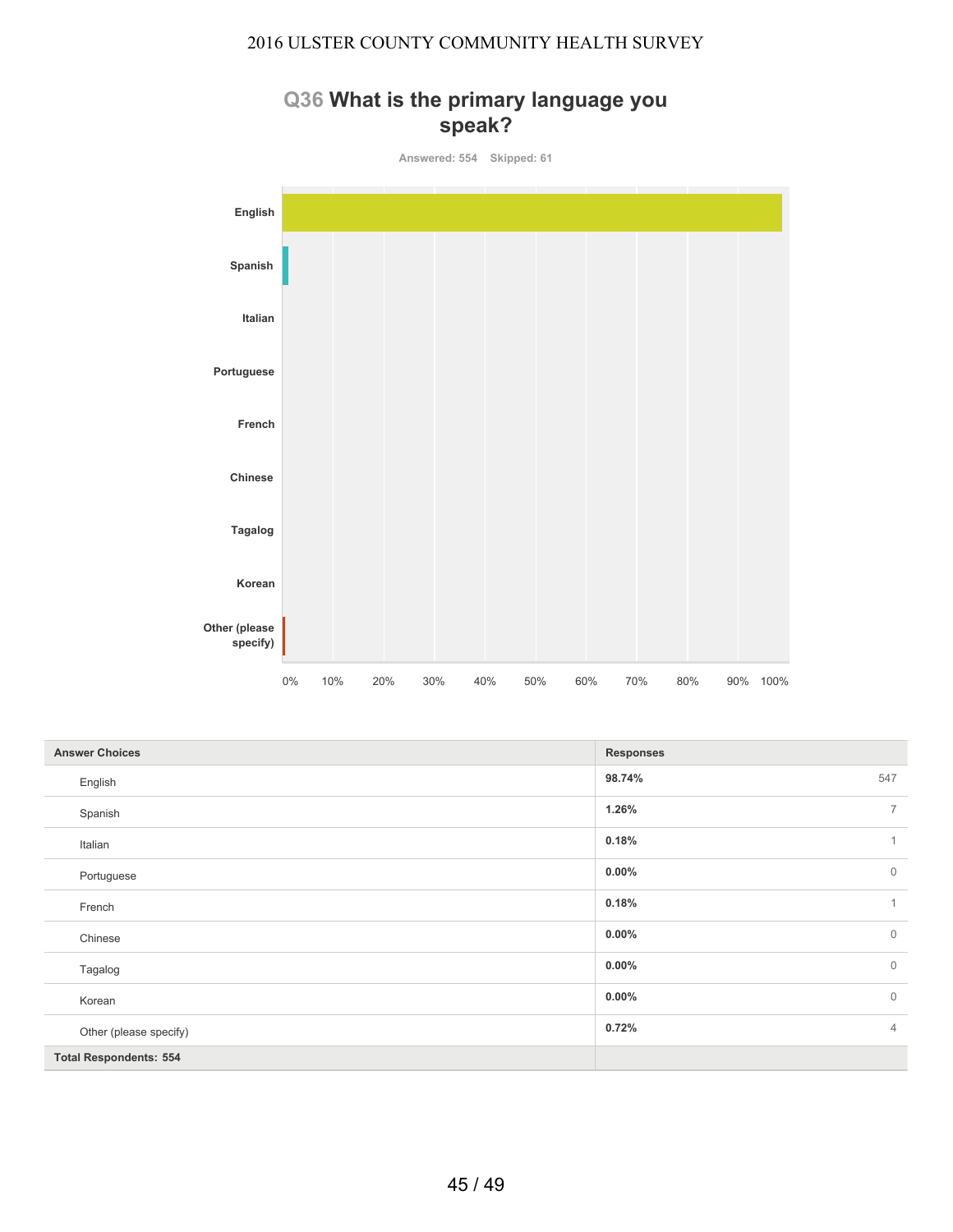

| <b>Answer Choices</b>         | <b>Responses</b> |
|-------------------------------|------------------|
| Less than high school         | 2.53%<br>14      |
| High school grad/GED          | 89<br>16.09%     |
| Technical school              | 21<br>3.80%      |
| Some college                  | 137<br>24.77%    |
| College graduate              | 32.19%<br>178    |
| Advanced degree               | 125<br>22.60%    |
| Other (please specify)        | 9<br>1.63%       |
| <b>Total Respondents: 553</b> |                  |

## **Q37 What is your highest level of education?**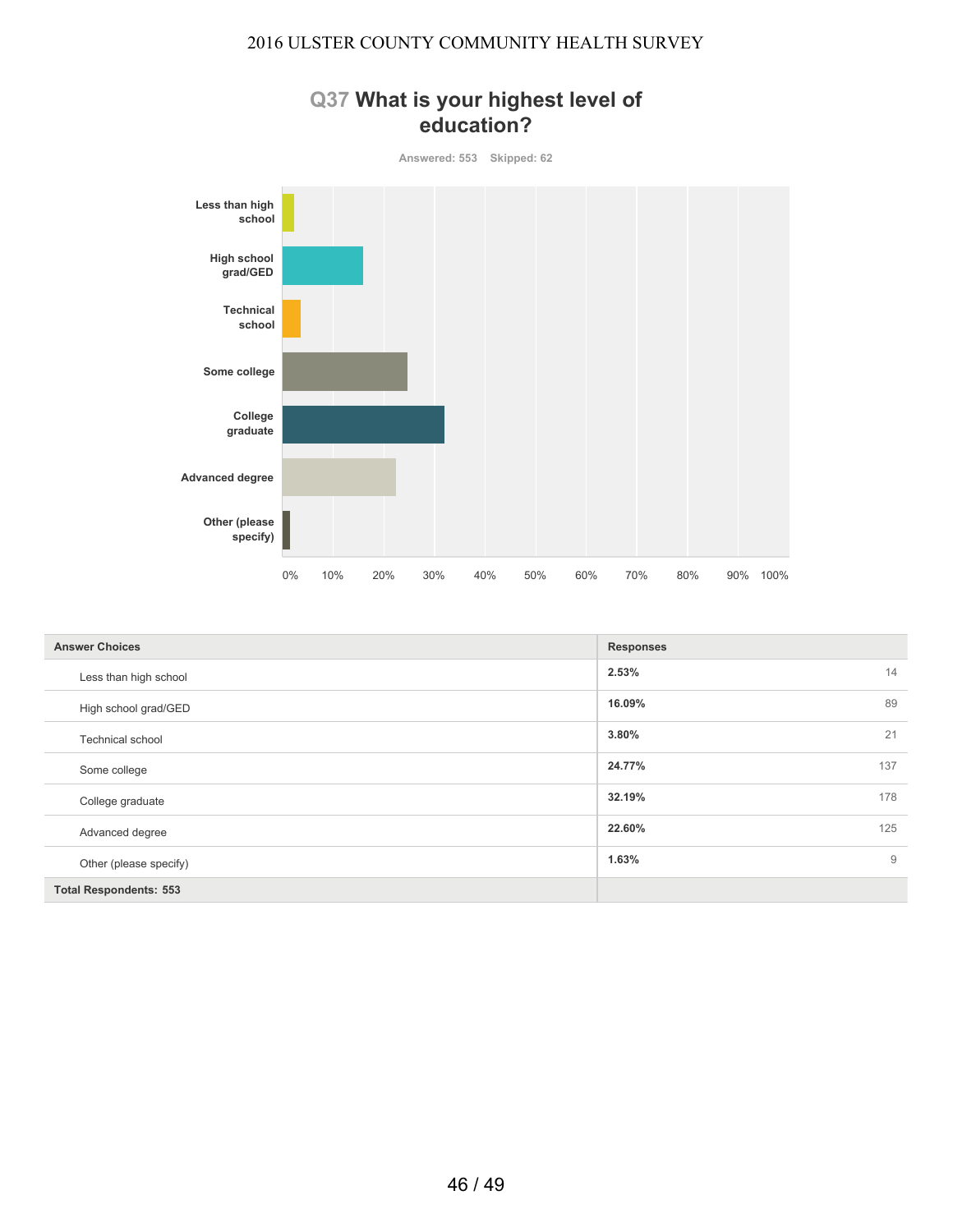# **Q38 What is your current occupation status? Answered: 556 Skipped: 59 Employed Not employed Student Military Retired Other (please specify)** 0% 10% 20% 30% 40% 50% 60% 70% 80% 90% 100%

| <b>Answer Choices</b>  | <b>Responses</b>      |
|------------------------|-----------------------|
| Employed               | 61.69%<br>343         |
| Not employed           | 40<br>7.19%           |
| Student                | 15<br>2.70%           |
| Military               | 0.18%<br>$\mathbf{1}$ |
| Retired                | 22.48%<br>125         |
| Other (please specify) | 32<br>5.76%           |
| <b>Total</b>           | 556                   |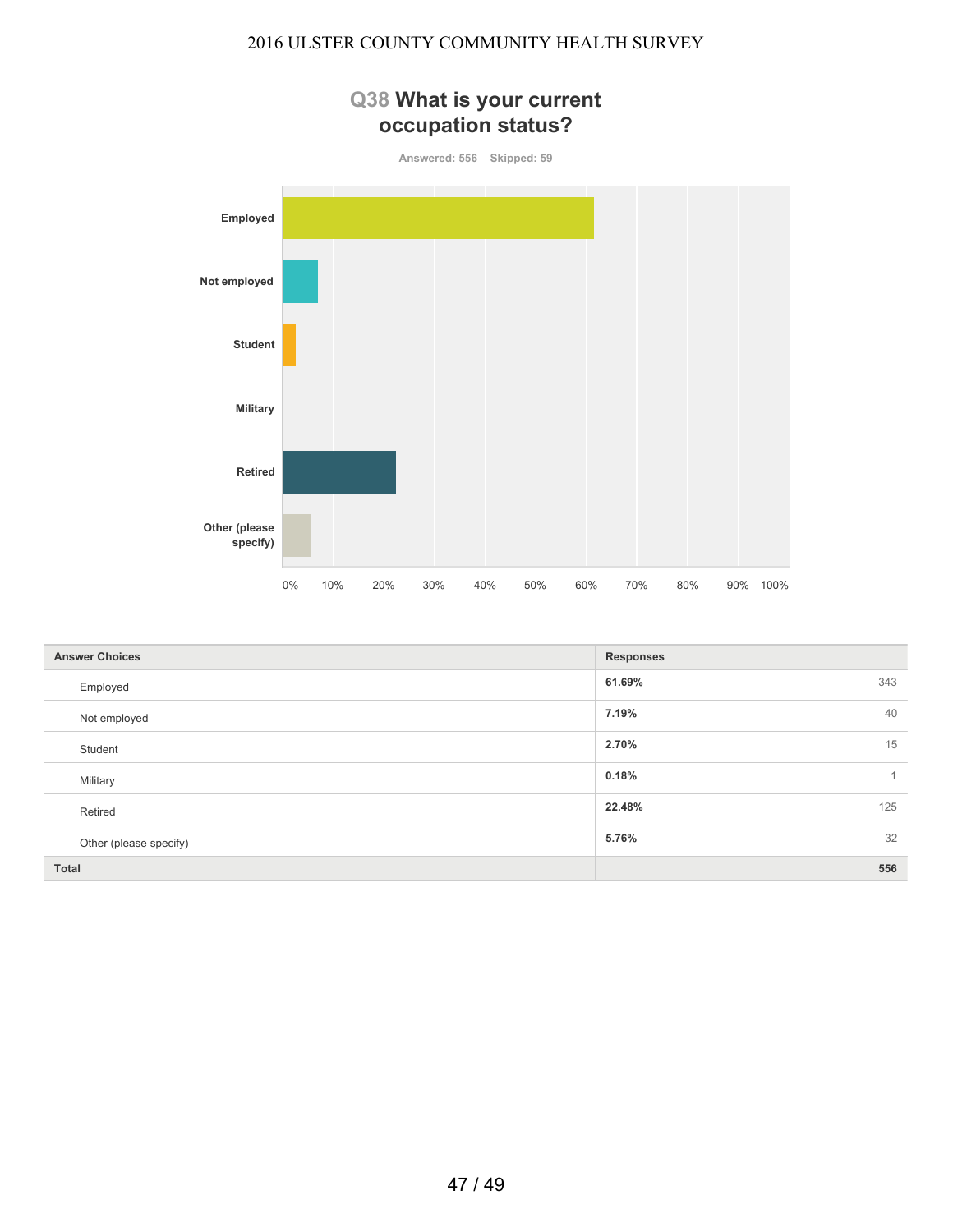## **Q39 What is your household composition? (Check as many as apply)**



| <b>Answer Choices</b>                                                                            |        | <b>Responses</b> |  |
|--------------------------------------------------------------------------------------------------|--------|------------------|--|
| Couple with children                                                                             | 26.80% | 149              |  |
| Couple with no children                                                                          | 30.04% | 167              |  |
| Extended family members also live in your home                                                   | 7.01%  | 39               |  |
| Living alone                                                                                     | 23.56% | 131              |  |
| Muliple generations (Parents and/or grandparents) of family members living in the same household | 5.22%  | 29               |  |
| Sharing household with non-family members                                                        | 3.24%  | 18               |  |
| Single parent with children                                                                      | 8.81%  | 49               |  |
| <b>Total Respondents: 556</b>                                                                    |        |                  |  |